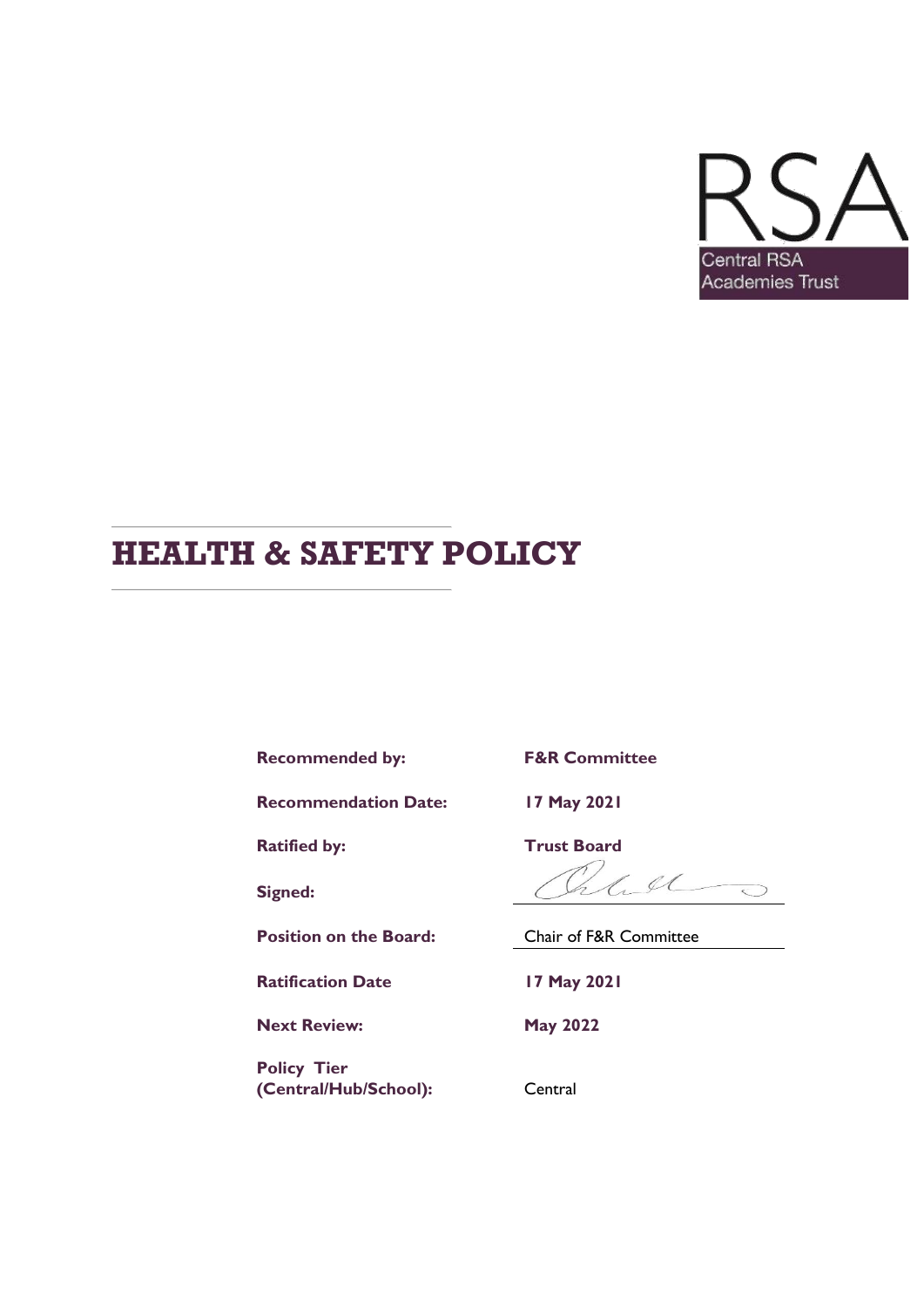### Introduction

HSE Guidelines (Health & Safety Executive) are central to an understanding of health and safety and must feature prominently in all aspects of the operation of each school/establishment in order to ensure compliance with the Health and Safety at Work Act 1974 (section 2 (3)).

In addition, Ofsted requirements mean specific policy statements must be held by schools and other establishments.

This policy relates to Central RSA Academies Trust and will ensure compliance with HSE and Ofsted requirements establishing clearly defined roles, responsibilities and arrangements at a local level.

There are five parts to this Policy:

| Part | Content                                                                                                                         | Page no      |
|------|---------------------------------------------------------------------------------------------------------------------------------|--------------|
|      | Statement<br>Declaration of intent by the Chair of the Trust on behalf of Central<br><b>RSA Academies Trust</b>                 |              |
| 2    | Organisation<br>The management structure and defining roles and responsibility within<br><b>Central RSA Academies Trust</b>     | $\mathbf{2}$ |
| 3    | Arrangements<br>The procedures and systems necessary for implementing the Policy, set<br>out in alphabetical order              | 9            |
| 4    | Monitoring<br>The system for auditing the effectiveness of the arrangements and for<br>reviewing health and safety performance. | 21           |

5 Appendices

# **1. STATEMENT**

Good health and safety management will be an integral part of the operation of Central RSA Academies Trust, the Governing Boards, Principals, employees, partners and all other people with whom we do business.

This Trust will ensure compliance with minimum legal standards/approved codes of practice, along with health and safety guidance provided by HSE, where relevant. Wherever possible and where statutory standards and requirements are not in place the Central RSA Academies Trust, will meet best practice standards. It is furthermore the policy of the Central RSA Academies Trust to ensure that:

- all plant, equipment and premises meet appropriate safety standards;
- appropriate health and safety training is in place for all staff;
- a high concern for health and safety among all employees is encouraged through a consultative process by establishing a site health & safety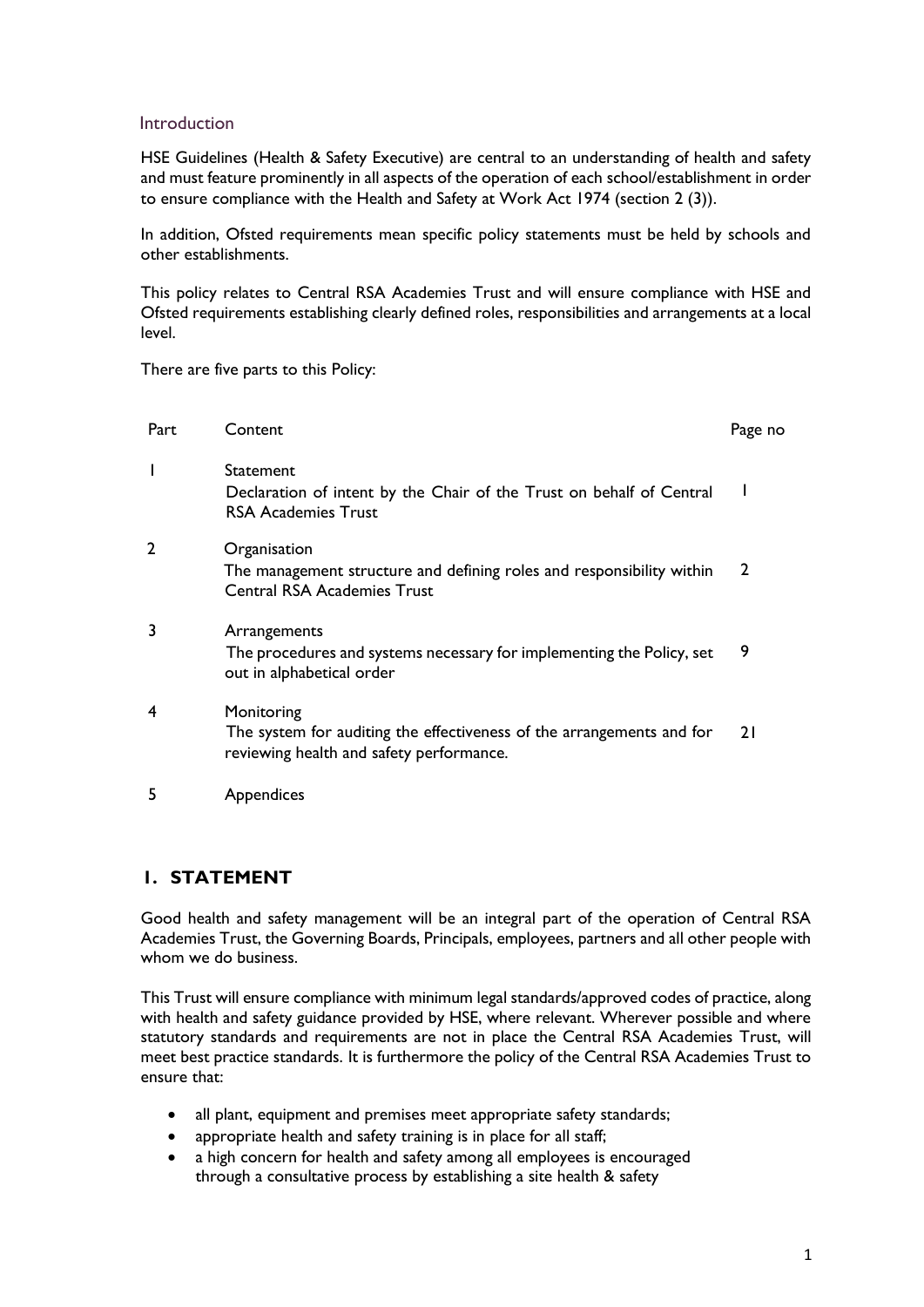committee, involving trade unions or employee safety representatives, as appropriate;

• Information and advice is provided to maintain safe working practices.

Central RSA Academies Trust will expect employees to show a proper, personal concern for their own, pupil and others' safety, and the safety of equipment, by exercising due care and attention and observing authorised methods and codes of practice, including those inherent in professional or trade training.

This statement publicly sets out how the Trust will meet its legal obligations in the broadest sense, and all the core Health & Safety beliefs, objectives and principles of the school. This will include a commitment to adequate resourcing of the policy and be signed by the Chair of the Trust, and by the CEO. The policy will be brought to the attention of employees and displayed in the staffroom on the Health & Safety notice board. The policy will be reviewed and resigned on an annual basis.

# **2. ORGANISATION**

# 2.1 **Roles and Responsibilities**

All Academies within the Central RSA Academies Trust will adopt health and safety arrangements in line with HSE advice.

# 2.2 **General**

The Health and Safety at Work Act 1974 section 2 (3) and subsequent health and safety legislation states that all employees have health and safety responsibilities when at work. It also states that it is the duty of all employers to ensure, so far as is reasonably practicable, the health safety and welfare of all their employees whilst they are at work.

This policy has due regard to all relevant legislation including, but not limited to, the following:

- Health and Safety at Work etc. Act 1974
- The Workplace (Health, Safety and Welfare) Regulations 1992
- The Management of Health and Safety at Work Regulations 1999
- The Control of Substances Hazardous to Health Regulations 2002
- The Reporting of Injuries, Diseases and Dangerous Occurrences Regulations 2013
- The Construction (Design and Management) Regulations 2015
- The Personal Protective Equipment at Work Regulations 1992
- The Education (School Premises) Regulations 1999
- The Ionising Radiation Regulations 2017 (IRR17)

This policy has due regard to national guidance including, but not limited to, the following:

- DfE (2018) 'Health and safety: responsibilities and duties for schools'
- DfE (2017) 'Safe storage and disposal of hazardous materials and chemicals'
- HSE (2014) 'Sensible health and safety management in schools'

Except in such cases as may be prescribed, it shall be the duty of every employer to prepare and as often as may be appropriate revise a written statement of their general policy with respect to the health and safety at work of their employees and the organisation and arrangements for the time being in force for carrying out that policy, and to bring the statement and any revision of it to the notice of all of their employees.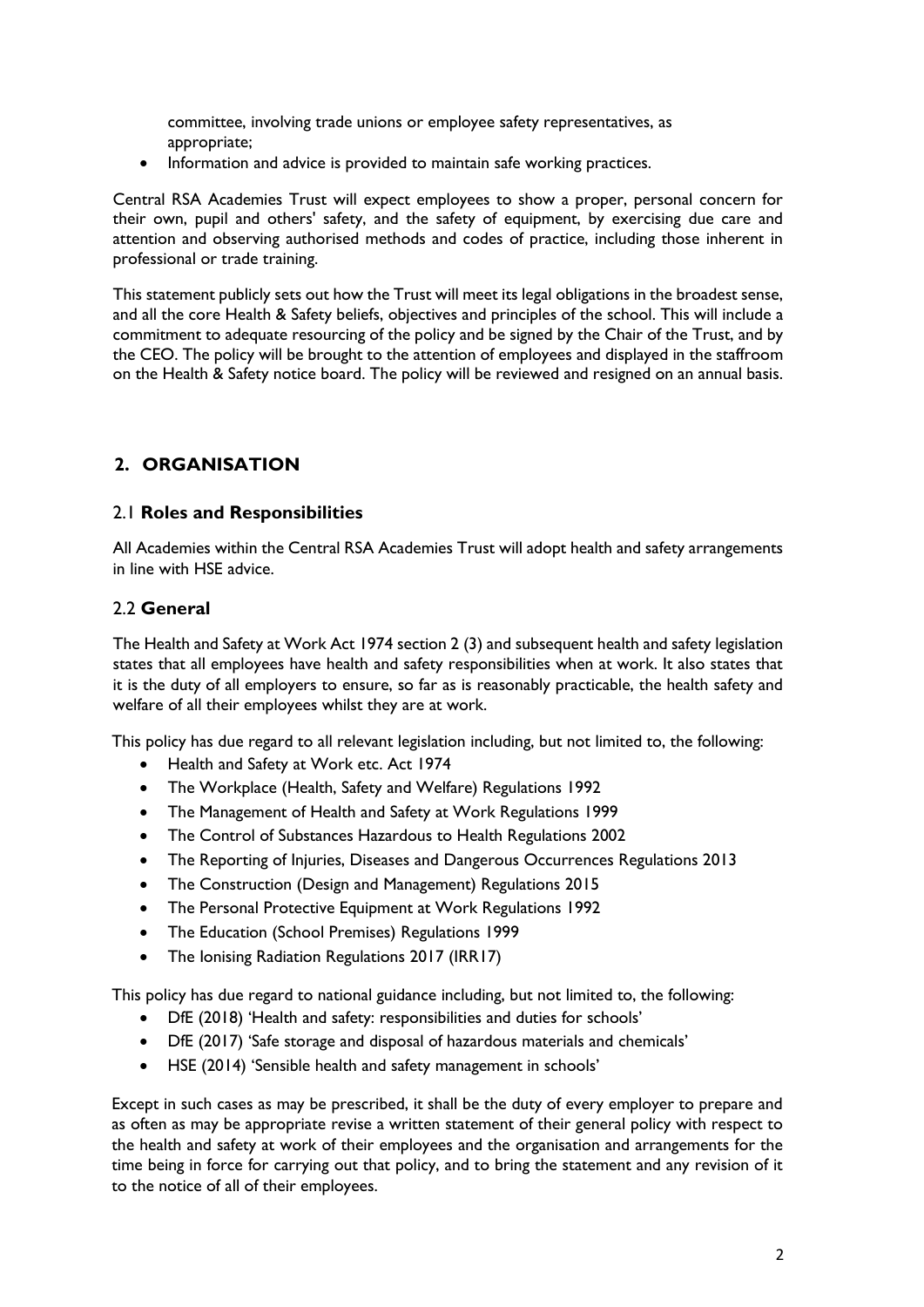Although some duties and responsibilities may be delegated (see Scheme of Delegation), accountability for health, safety and welfare at work is not transferable and cannot be evaded.

# 2.3 **Structure**

- The Trust as the employer has overall responsibility for the policies and procedures in the  $\bullet$ Academy.
- The Finance & Resources Committee have overall responsibility for the localisation of the  $\blacksquare$ Trusts policies to their Academy, which should be done in conjunction with the Executive Principal/Principal.
- The Finance and Resources Committee will consider and make recommendations on overall  $\bullet$ health and safety issues affecting each Academy and will report to the F&R Committee.
- The Executive Principal/ Principal has responsibility for the internal management of the  $\bullet$ Academy policies and produces and reports to the Trust Board.
- The Trust Chief Operating Officer, via the Head of Estates, assumes responsibility for Health  $\bullet$ and Safety strategy across the Trust and reports directly to the Executive Principal (CEO) and Executive Principals/Principals on such matters.
- Principals are accountable for the delivery of health and safety at the school they lead, in line  $\blacksquare$ with trust policies and procedures, and school specific policies
- Each Academy appoints an appropriate Health and Safety Lead at each site who has  $\bullet$ responsibility for the day to day management, co-ordination and implementation of the policy and liaising with contractors and reporting to the Executive Principal/ Principal.
- Heads of Areas/Departments have responsibility for the Health and Safety within their areas  $\bullet$ and for reporting any issue to the Health and Safety Lead.

2.4 The Trust aims to ensure that so far as is reasonably practicable:

- all employees are safeguarded in respect of health, safety, security and welfare whilst at work.  $\bullet$
- safe systems and effective procedures are in place to protect the health, safety, security and welfare of students, and the health, safety and security of all visitors to any of the Academies, including parents, contractors, employees and members of the public affected by the work of the Academies.
- arrangements are in place in the Academies to ensure that no work is carried out by the  $\bullet$ Academies or by contractors that is liable to expose employees, students, visitors or members of the public to hazards to health and safety unless suitable and sufficient assessments of the risk are made and necessary measures to prevent or control the risk has been put in place.
- procedures are in place to enable all contractors to demonstrate that they have suitable risk  $\bullet$ assessments in place, and arrangements for securing proper health and safety of employees and anyone on the Academy sites affected by their work.
- all health, safety, security and welfare managers in the Academies are suitably trained.
- sufficient resources are provided as far as is reasonably practicable to enable suitable and sufficient safeguards to be put in place for ensuring as far as is reasonably practicable the health and safety of anyone on the Academy site or outside the Academy if engaged in Academy business.
- sufficient funds are provided as far as is reasonably practicable for the appropriate training of relevant staff in health and safety systems and safeguards.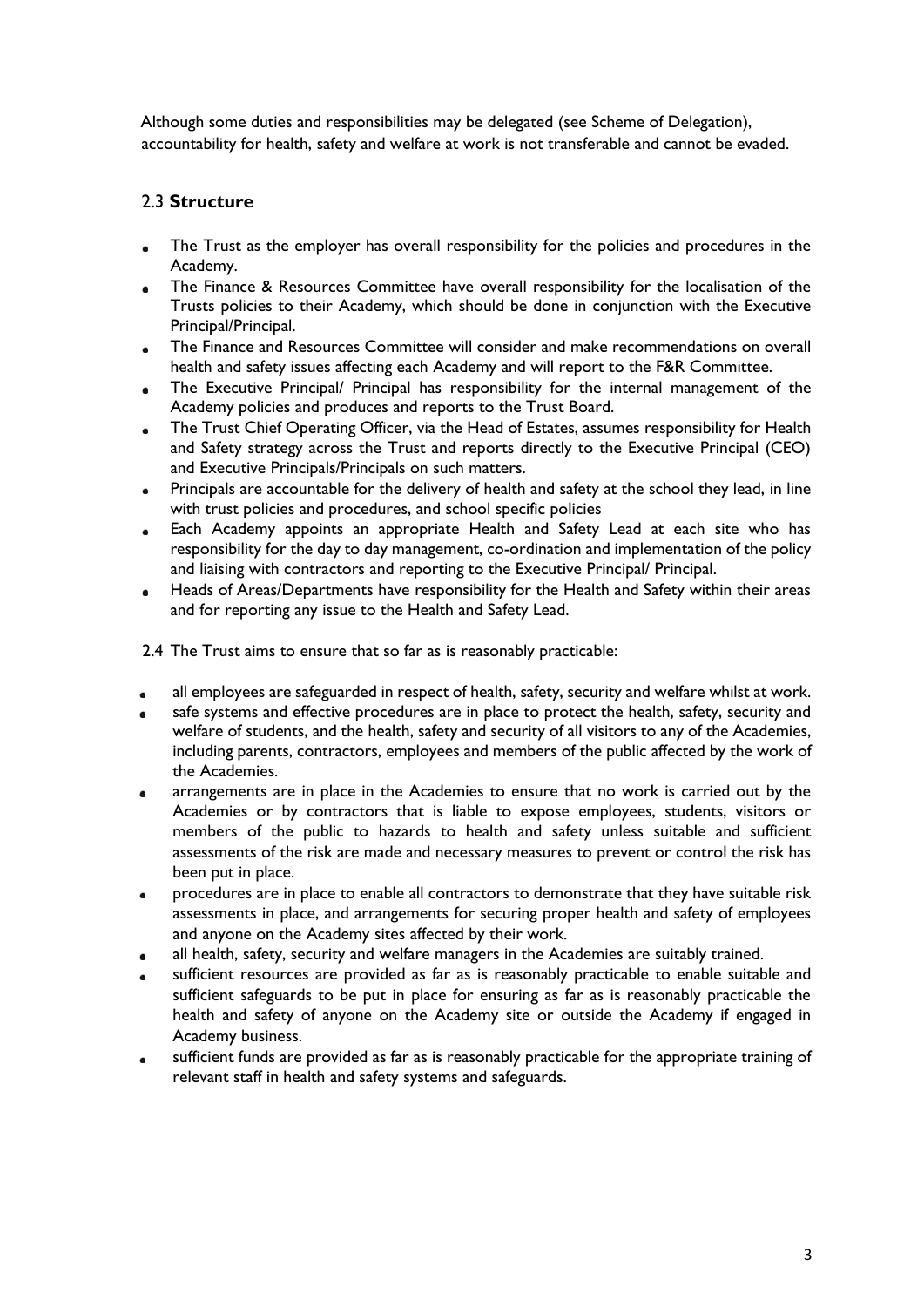# **2.5Responsibilities**

# 2.5.1 Finance and Resources Committee

- the production of a Health and Safety Policy, to be reviewed as required.
- ensuring that the requirements of health and safety legislation are met, that HSE health and safety standards are met, where relevant, and to promote best practice.
- ensuring that the school budget is managed on a risk priority basis, so that health, safety and welfare is maintained.
- ensuring that effective health and safety planning and target setting takes place within the school and that regular monitoring, audit and review of health and safety performance is undertaken.
- ensuring that the health and safety functions and duties of staff are discharged in line with this policy.
- ensuring that staff are fully aware of their duties and responsibilities and that they are  $\bullet$ competent and trained to meet those expectations.
- ensuring effective communication with the Principals, HSE, Governors, staff, parents and pupils in respect of health and safety matters.
- ensuring that the Finance and Resources Committee and Executive Principal/Principal recognise and set out the roles of specialists (e.g. Health and Safety Leads, Education Advisors, Fire Officers, etc.) and the means of effectively liaising with them.
- Ensuring that adequate resources are made available to ensure effective health and safety management.
- Receive a termly report on the progress of the Health and Safety Policies and procedures and an annual status review from the Executive Principal/ Principal (or representative).

In practice, The Trust Finance and Resources Committee will delegate the functions necessary to discharge these responsibilities to the Executive Principal/ Principal and senior management team of the school; however, they will ensure that they have adequate monitoring of these functions in place.

The Health and Safety Executive have produced guidance entitled, The Responsibilities of School Governors for Health and Safety. The document gives detailed advice for Local Academy Governing Board Members on their roles and responsibilities.

- The Finance and Resources Committee will review current Health & Safety policy procedures and how they can be improved.
- Review any health & safety audit and make reports/recommendations to the Trust Board  $\bullet$ and/or LAGB(s) as appropriate.
- Receive Health and Safety reports from the COO (supported by the Head of Estates).
- Support the improvement of Health & Safety initiatives throughout the Trust.
- Ensure the proper oversight of any contract with contractors is maintained, unless delegated to the Academy.

2.5.2 The Local Academy Governing Board member responsible for health and safety will:

- Participate in a site inspection at least once a year.  $\bullet$
- Inspect the accident/incidents books at least once a term.  $\bullet$
- Report as appropriate to the Local Academy Governing Board at least once a term via their delegated representative.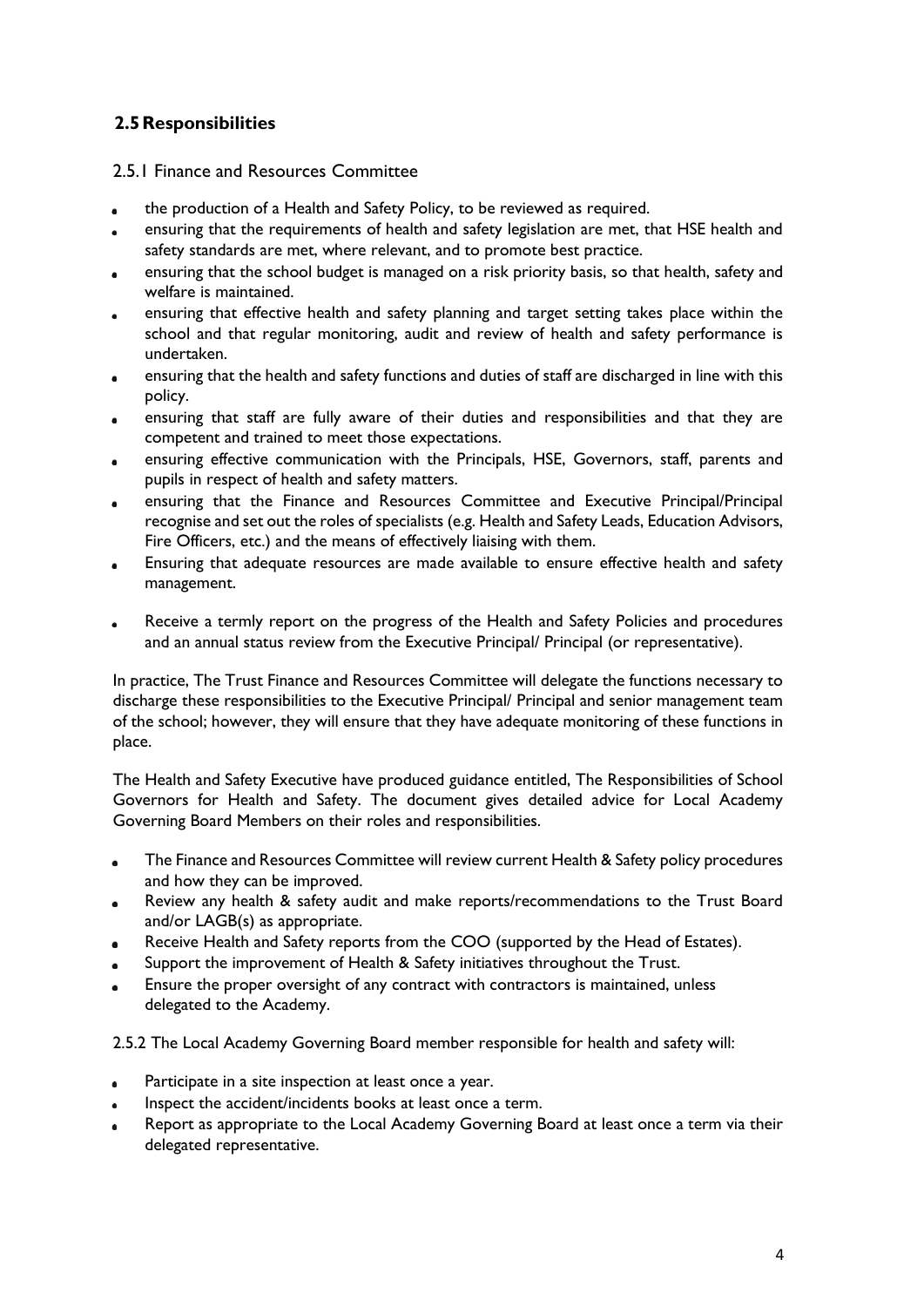# 2.5.3 HEALTH & SAFETY FLOW OF COMMUNICATION BETWEEN THE FINANCE AND RESOURCES COMMITTEE AND THE TRUST BOARD

Reports with any Recommendations are submitted to the F&R Committee by the COO (supported by the Trust Head of Estates) at each Committee meeting.

Any decisions, recommendations or concerns are reported by the Clerk to the Head of Estates, the COO and the Trust Health & Safety Trustee after the meeting.

The Board receives a verbal report as a standing item from the Trust Health & Safety Trustee at each meeting and an annual H&S report at the end of the academic year.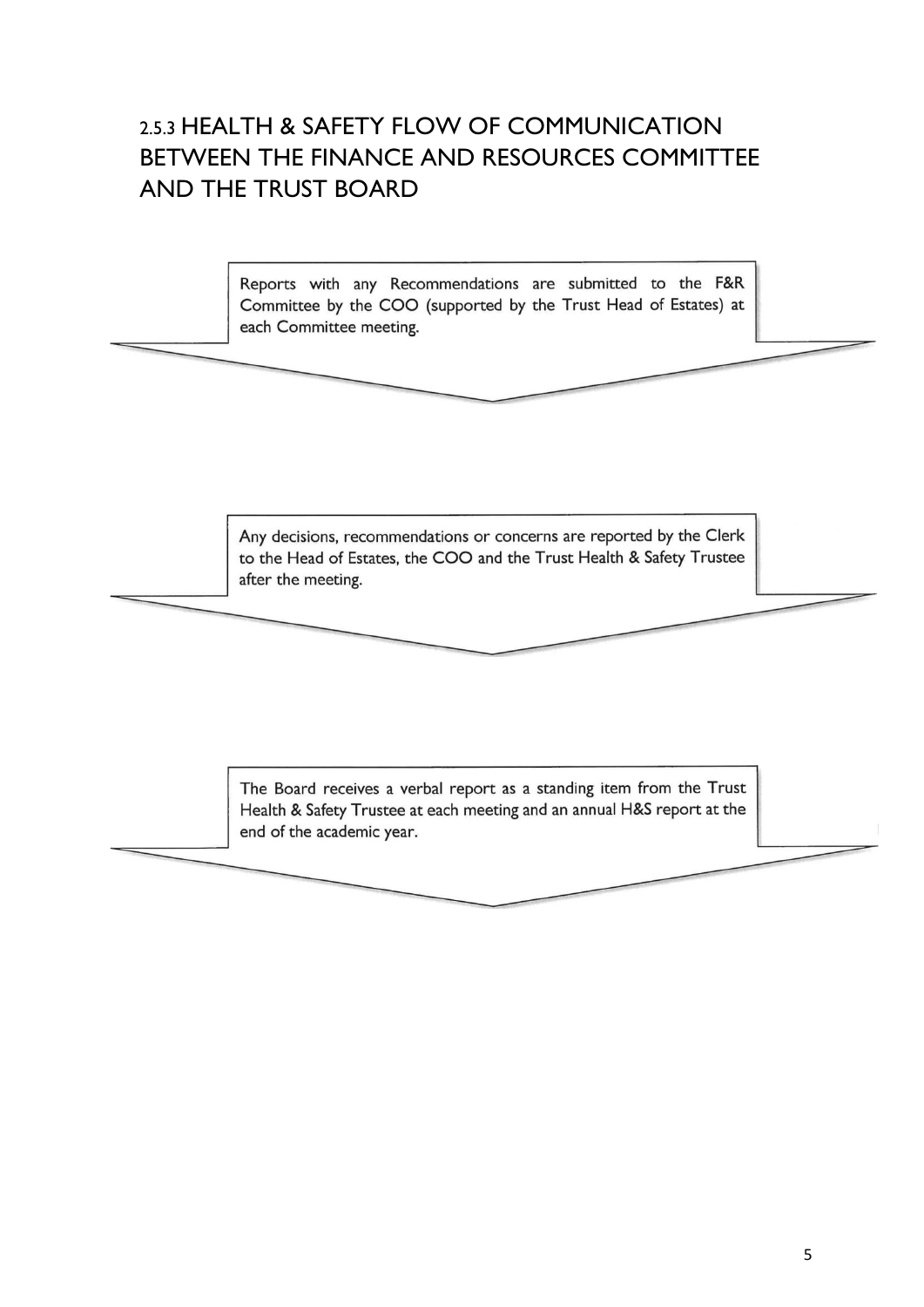# 2.5.4 Executive Principal/PrincipaI

The Trust place responsibility on the Executive Principal/Principal to achieve the objectives of the Health and Safety policy. The Principal will ensure that all necessary health and safety activities, requirements and standards are undertaken and met within their area of control.

In addition to their statutory duties, the Executive Principal/ Principal and all staff in schools have a common law duty of care for pupils which stems from their position in law of "in loco parentis".

The Executive Principal/Principal retains the responsibilities; however, to assist in the management of these duties, the Head of Estates will:

- a) manage the school budget on a risk priority basis, so that health, safety and welfare are maintained;
- b) provide an effective risk assessment process to:
	- eliminate accident potential as far as is reasonably possible.
	- regularly review and update risk assessments as appropriate, including post-accident risk assessment.
	- Conform to statutory regulations, HSE codes of practice and guidance and to best practice.
	- Take account of individual personal requirements, such as disabled people, individuals with poor literacy and those who use another language.
- c) pay particular regard to pupils, service users, visitors and contractors, who will be unaware of dangers and risks.
- d) ensure that accidents, assaults, near-miss incidents and ill health conditions are investigated and reported according to HSE procedures as well as legal requirements.
- e) carry out investigations of all incidents in order to identify any measures necessary to prevent a recurrence.
- f) provide the information, instruction, training and supervision necessary to secure the health and safety of all persons under their control.
- g) ensure that all employees under their control know and accept their individual responsibilities regarding health and safety and related legislation and are adequately trained to carry out those responsibilities.
- h) ensure that all managers and supervisors act so as to adequately control risks to health and safety associated with work places and work activities under their control, in accordance with the requirements of the Management of Health and Safety at Work Regulations and other relevant legislation.
- i) ensure that health and safety responsibilities are identified within job descriptions, as required.
- j) evaluate, monitor and review health and safety arrangements and performance formally once a year.
- k) consult with the appropriate specialist support services and any employee's representatives so that any issue that may affect the health and safety of employees at work and users can be effectively dealt with.
- l) arrange for health and safety representatives, who may be appointed under statutory regulations, to carry out their duties.
- m) ensure a fire risk assessment is in place for the premises, fire evacuation drills are conducted, firefighting equipment is made available, fire alarms tested with required frequency and that all employees are aware of the emergency procedure.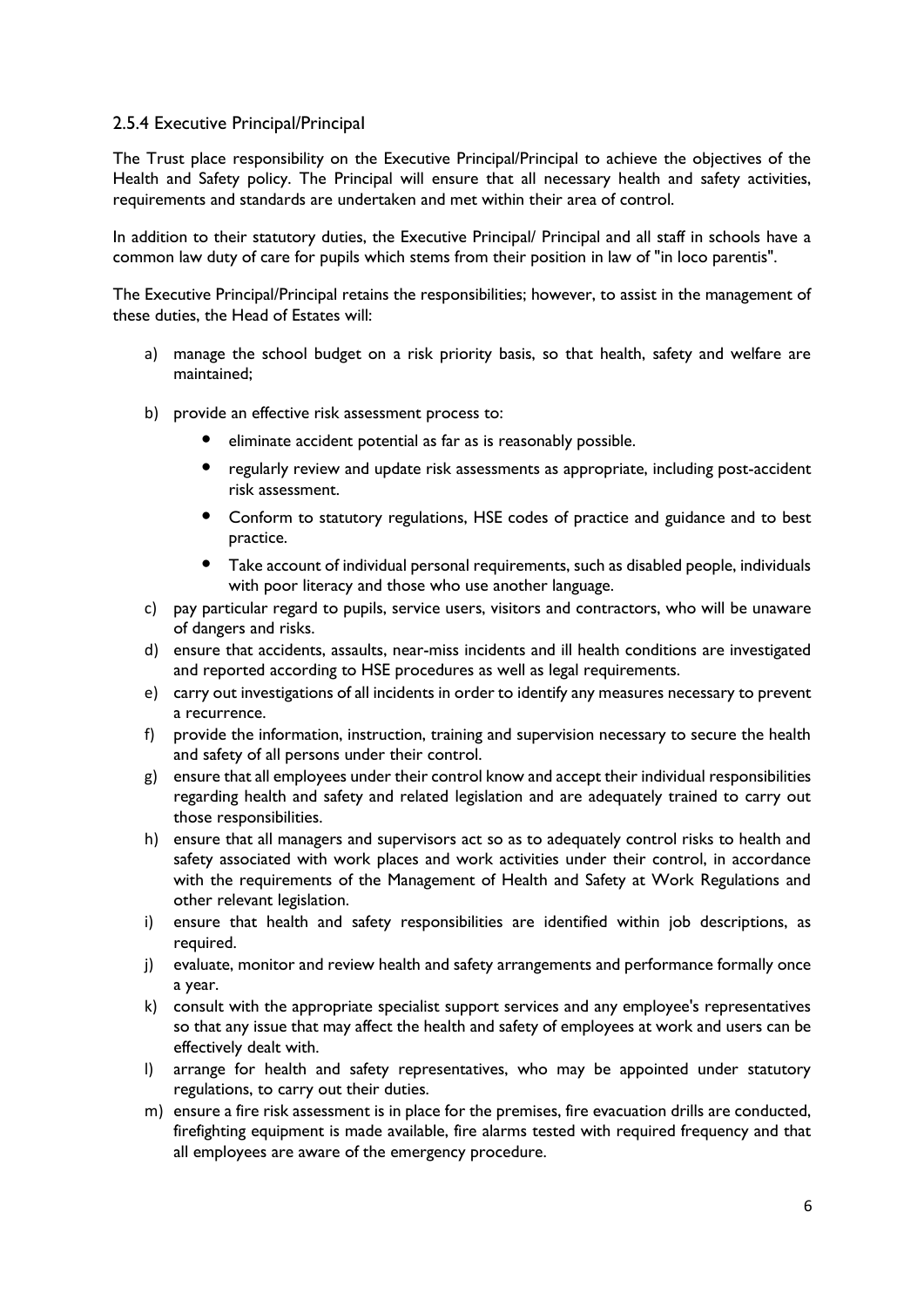- n) ensure that fire-fighting facilities are provided, readily available for use and that employees are familiar with their operation.
- o) ensure a critical incident plan is developed, implemented, communicated, tested and updated regularly.
- p) ensure an adverse weather plan is developed, implemented, communicated, tested and updated regularly.
- q) ensure that premises are managed in line with health and safety requirements, that statutory inspections of plant and equipment are undertaken and that site inspections take place each term.
- r) ensure that contractors operating at facilities under their control are provided with an induction to site and sufficient information to carry out their work without risk, in line with guidance provided by HSE guidelines. Ensure that appropriate measures of competence are in place when selecting contractors and provide information so that they understand requirements for performance standards.
- s) ensure that approved items of first aid provided are readily available for use, under the control of a responsible person or trained first aider and those employees are aware of their location.
- t) ensure that all welfare facilities are provided and maintained to an appropriate standard.
- u) ensure that this policy is communicated to all employees, Governors and others operating at the school site.

# 2.5.5 Academy Senior Leadership Team

The Executive Principal/Principal, and Senior Leadership Team at the Academy will ensure that all necessary health and safety requirements and standards are met. This will be done under the direction of the Head of Estates in their capacity of Health & Safety Lead. Specifically, the above-mentioned will:

- ensure that risk assessments are in place for all activities undertaken in areas under their control and that professional knowledge and input is provided, as required.
- ensure that health and safety is considered in routine meetings with staff.
- Identify any employee health and safety training needs and ensure that these are communicated to the Health and Safety lead.
- ensure that any new staff receive specific health and safety induction training and record that this has been done.
- take immediate appropriate action in respect of any work situation (including contractors) within their control, which they consider to pose a serious and immediate risk to health and safety.
- ensure that all injuries, occupational illness, fires, incidents of violence at work and near misses are immediately reported to the Health and Safety Lead.
- ensure that the Health and Safety Lead is made aware of any breach of statutory regulations or unsafe practices which cannot be dealt with effectively by them.
- ensure that all defective equipment or plant is taken out of use until repaired or replaced. ensure that protective clothing or equipment is issued and used when necessary. • ensure that areas of work are maintained to a high standard of housekeeping.
- ensure that all fire escape doors, electrical isolators and alarms in their areas are at all times maintained free of obstruction and that escape doors can be readily opened from the inside in an emergency (it is recognised that child/security locks may need to be in place for normal operation).
- respond appropriately to all hazards brought to their attention by employees. undertake appropriate health and safety training courses.

# 2.5.6 Head of Estates

The Head of Estates will have operational oversight for Health and Safety in each of the Academies via communication with Site staff.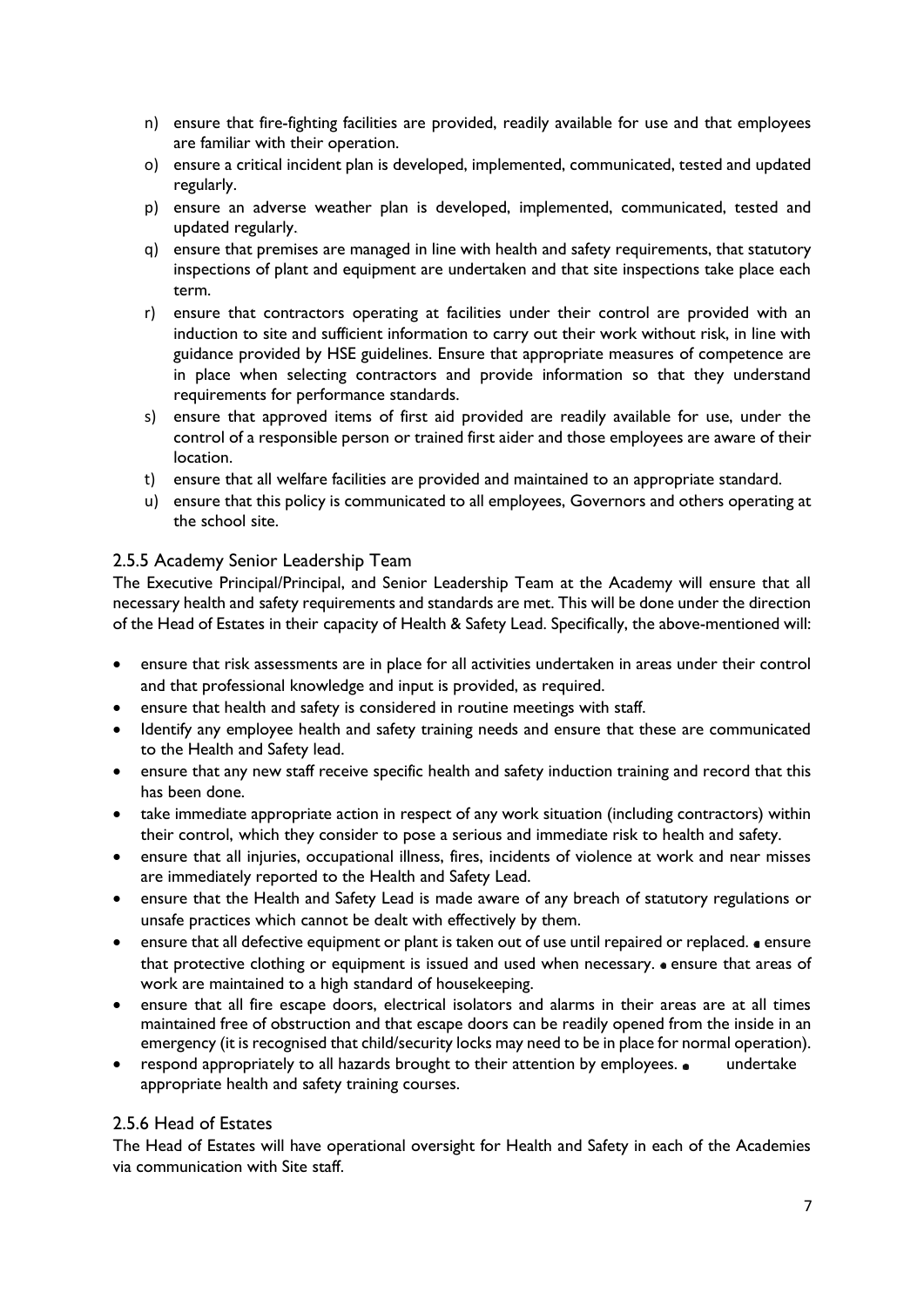Will:

- Take into account the Statement of intent and the health and safety policies
- Make and review regularly health, safety, welfare and security arrangements
- Consider accidents, incident and ill health records and statistics
- Consider reports of any internal or external inspections
- Consider risk assessment and management of risks
- Make recommendations on health and safety training throughout the Trust  $\bullet$
- Consider the efficacy and emergency procedures of the individual Academies
- Consider any changes of any kind that affect health and safety
- Produce an annual health and safety status review for the designated H&S Trustee
- Consider any other items raised by the management and staff
- Reports to the Chief Operating Officer and accountable to the individual Academy Principals and LAGBs

# 2.5.7 Employees

All employees of the Central RSA Academies Trust will take health and safety seriously and perform their work in such a way that does not place themselves or others at risk.

Every employee has a duty to:

- take reasonable care for their own health and safety and that of other persons who may be affected by what they do or do not do.
- co-operate with their employer, in allowing the employer to fulfil their health and safety obligations.
	- correctly use work items or anything provided in the interests of health and safety.
	- not to interfere with or misuse anything provided for their health, safety or welfare.
	- provide specialist or professional knowledge required to inform risk assessments in their area.

All employees of the Trust will:

- Report any hazard or malfunction to their supervisor. Employees must use all normal lines of internal communication before contacting external enforcement agencies.
- Follow all written and verbal instructions they are given to ensure personal safety and the safety of others, particularly pupils who may not have sufficient maturity or understanding to have due regard for their own health and safety.
- Use their professional and specialist training to undertake dynamic risk assessments in  $\bullet$ difficult or emergency situations.
- Be sensibly and safely dressed for their particular working conditions.
- Conduct themselves at all times in an orderly manner in the workplace and refrain from any form of horseplay.
- Use all safety equipment and protective clothing provided.
- Avoid any improvisations or shortcuts that could create unnecessary risks to health and safety.
- Maintain tools and equipment in good condition, reporting all defects to supervision.
- Report to appropriate management all accidents/ incidents, assaults, work-related ill-health and near misses.
- Attend appropriate health and safety training courses.  $\bullet$
- Have knowledge of all processes, materials and substances they use.
- Know about all fire evacuation procedures, the positions of fire alarms and equipment.
- Understand the risk assessments in their areas and comply with the control measures arising from them.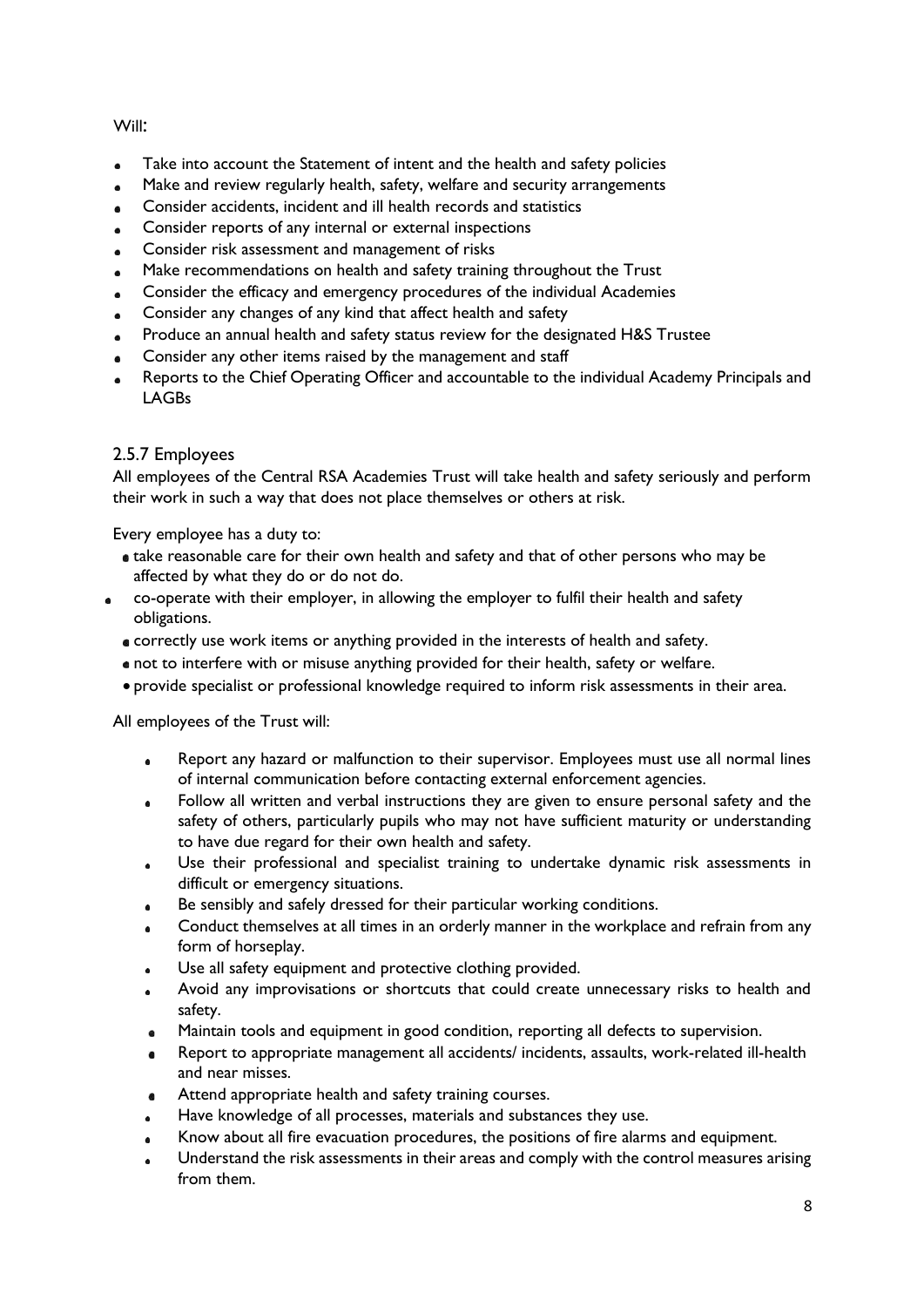# 2.5.8 Pupils must:

- Exercise personal responsibility for the health and safety of themselves and others.
- Dress in a manner that is consistent with safety and hygiene standards.
- Respond to instructions given by staff in an emergency.
- Observe the health and safety rules of the school.
- Not misuse, neglect or interfere with items supplied for their, and other pupils', health and safety.

# **3. ARRANGEMENTS**

3.1 The following arrangements will be adopted to ensure that Governors and the Principal fulfil their responsibilities and provide the foundation for securing the health and safety of employees, and all users of the site.

3.2 These arrangements are required to be updated and monitored by each Academies Health and Safety Lead and to update the Finance and Resources Committee at each meeting.

# 3.3 Setting Health and Safety Objectives

The Governors and the Executive Principal/Principal will specifically review progress of health and safety objectives at the Local Academy Governing Board meeting each term. This may be included as part of the Health and Safety Leads' report to Governors. Where necessary health and safety improvements will be identified and included within the school action plan.

# 3.4 Provision of an effective Health and Safety Training Strategy/Pian

The Head of Estates, in their capacity of Health and Safety Lead, will produce a Health and Safety Training Plan on an annual basis. The Training plan will be submitted to the Finance and Resources Committee for approval.

# 3.5 Specialist Advice and Support

Specialist advice and support will be obtained from HSE and LA Health and Safety team as required.

# 3.6 Establishing Adequate Health and Safety Communication Channels

Communication channels will be established for the exchange of health and safety knowledge and information. Where necessary, these communications will be recorded, to include:

- line management meetings and staff meetings at site.
- the Trust Finance and Resources Committee.
- The Health and Safety Designated Trustee
- provision of information relating to safe systems of work and risk assessments.
- communication of advice from Services for Schools Advisors and Educational Officers.
- communications with relevant specialist advisors and HSE agencies.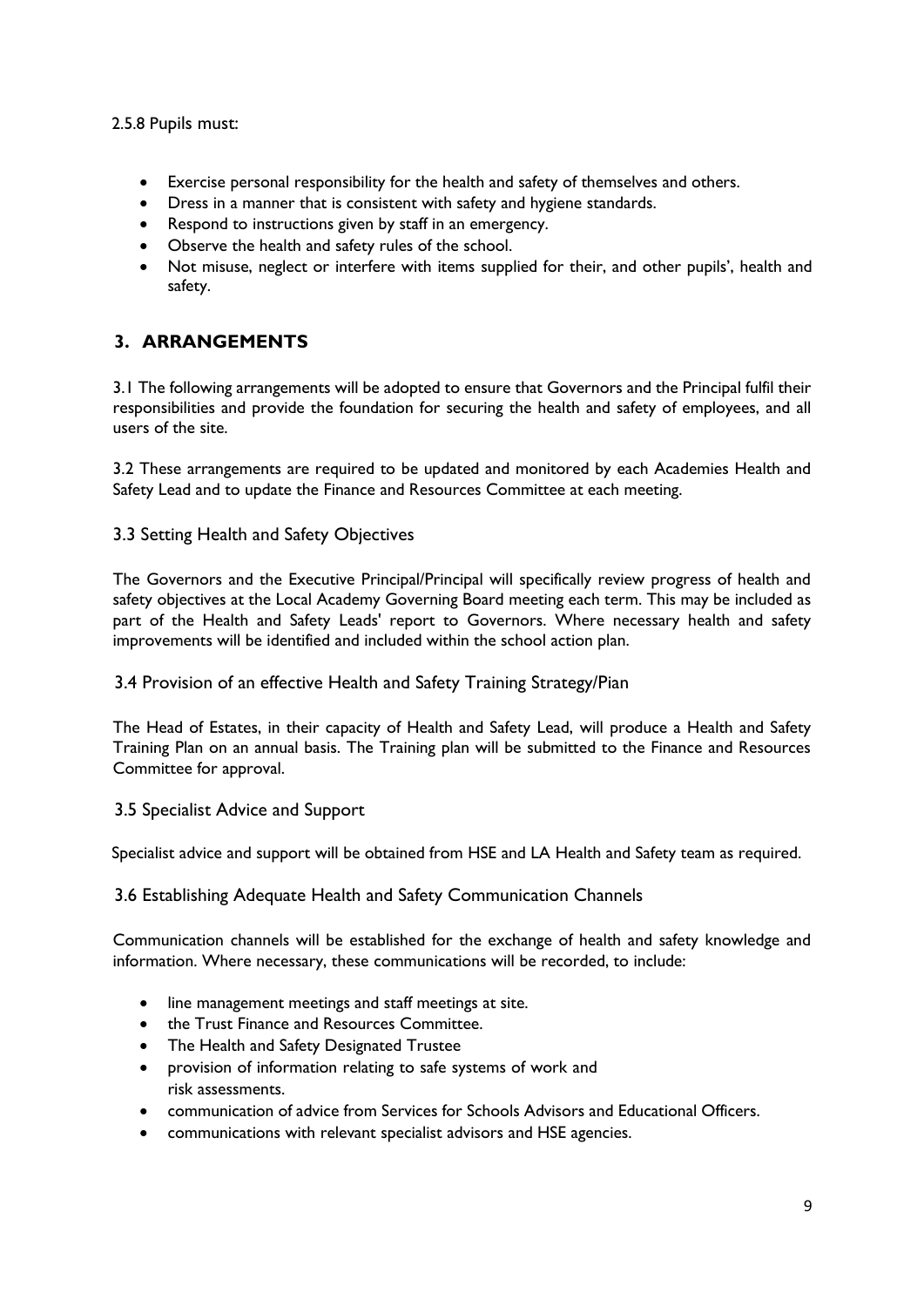Where health and safety issues cannot be resolved at local level, they will be escalated through the management structure as appropriate.

### 3.7 Financial resources

The Trust Finance & Resources Committee will review the school budget to determine, in the light of past performance, if adequate resources are being deployed to ensure adequate health and safety and will take appropriate actions.

#### 3.8 Other arrangements

Specific site arrangements can be found, or may be referenced, in this document.

Details of specific school arrangements/procedures, where other school policies, which include elements of health and safety are in place, are referred to within the appendix.

Health & Safety advice is also available from the SLA with WCC Health and Safety Team.

Job descriptions of key posts within the Trust will reflect their Health and Safety responsibility

### 3.9 Accident Reporting

All Accidents/incidents that occur to children and adults on an Academy site (or whilst on a school trip) will be reported following the individual Academy's Medical Policy. Employees who develop a work-related illness must also report via these procedures.

#### 3.10 Asbestos

The Trust will protect employees, pupils and other persons potentially exposed to asbestos as far as is reasonably practicable. Everyone who needs to know about the presence of asbestos will be alerted. No one will be allowed to start any work that could disturb asbestos unless the correct procedures are to be employed.

This will be achieved by minimising exposure through the management of asbestos-containing materials in school premises by:

Assessment: The premises will be surveyed to determine whether asbestos-containing materials are present. It will be presumed that materials contain asbestos unless there is strong evidence to the contrary.

The potential amount and condition of the asbestos-containing material will be assessed and measures will be identified to ensure that airborne asbestos fibres are not present or formed in the workplace.

A Written Plan: A written plan or register that sets out the location of the asbestos-containing material and how the risk from this material will be managed will be prepared and steps will be taken to put the plan into action. The plan or register will be made available and the arrangements will be reviewed at regular intervals or when there has been a significant change to the organisation or personnel.

Access to Asbestos-containing Materials: Access to asbestos-containing materials in the premises will be controlled as far as is practicable so as to prevent inadvertent disturbance of the material and the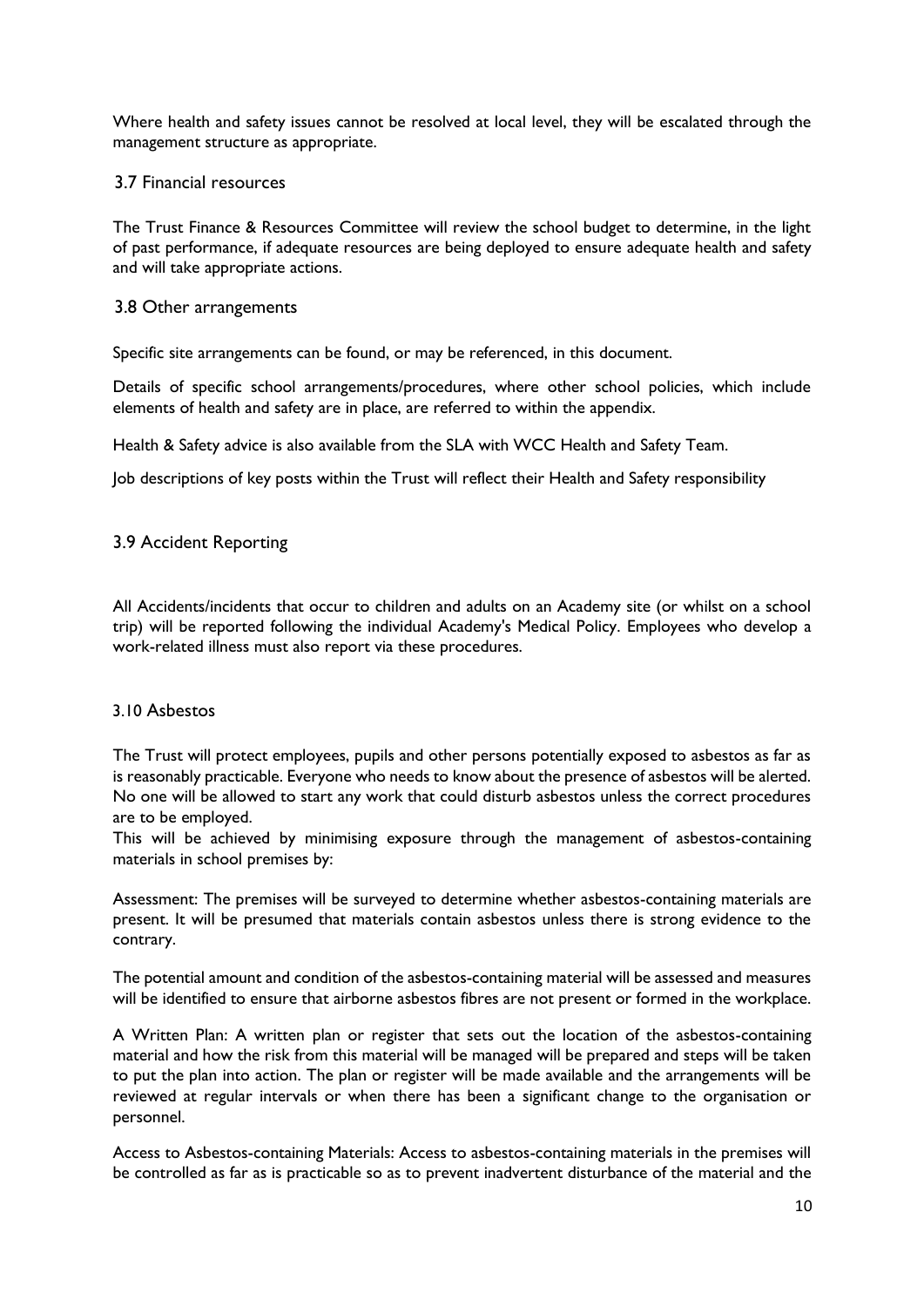release of asbestos fibres. Procedures will be put in place to ensure that anyone liable to disturb asbestos-containing materials is made aware of their location.

Monitoring and Maintenance: The condition of all asbestos-containing materials or materials suspected of containing asbestos will be inspected at agreed intervals to ascertain that there has been no damage or deterioration. Where damage or deterioration is found the asbestos-containing material will be reassessed and repaired or removed as appropriate.

Training and Information: Employees (e.g. Academy Site Manager) who may come into contact with asbestos containing materials (ACMs) through the course of their work will receive adequate training and information, which will be updated/repeated at the required intervals, such that they can recognise potential ACMs and know what precautions to take.

Asbestos-related Emergencies: Procedures to deal with asbestos-related incidents will be put in place (including the provision of information and warning systems) unless there is only a slight risk to the health of employees, pupils and others.

Arrangements for Controlling Work on Asbestos: Any work on, or removal of, asbestos-containing materials will be controlled to ensure that adequate precautions are taken to prevent the release of asbestos fibres. Work with asbestos and asbestos-containing materials is to be carried out by a licensed contractor (licensed by the HSE) unless the work is exempted from the requirement for licensing.

Selection and Control of Contractors to Work on Asbestos-containing Materials: When contractors are engaged to work on school premises, adequate steps will be taken to ensure the contractors are competent and have sufficient skills and knowledge to do the job safely and without risks to health. Only contractors licensed by the HSE will be used for the removal of asbestos-containing materials, unless the work involves the removal of materials in which:

- asbestos fibres are firmly linked in a matrix
- the exposure during the removal process is likely to be sporadic or of low intensity
- Contractors hired to carry out building or allied trade work that will involve minor work with asbestos must comply with the Control of Asbestos Regulations 2012.

Procedures for Dealing with Health and Safety Issues: Where an employee raises a health and safety problem related to work with asbestos, the school will:

• take all necessary steps to investigate the circumstances  $\bullet$  take corrective measures where appropriate advise the employee of actions taken

Where a problem arises relating to the condition of, or during work on, asbestos-containing material, the employee must:

- inform the Principal and Health and Safety Lead.
- in the case of an accident or emergency, respond quickly to ensure effective treatment.

3.11 Behaviour Management (See Separate Policy):

All staff must be familiar with their Academy policies for behaviour management and bullying. Any incidents of unacceptable behaviour or bullying must be reported and dealt with in accordance with these policies.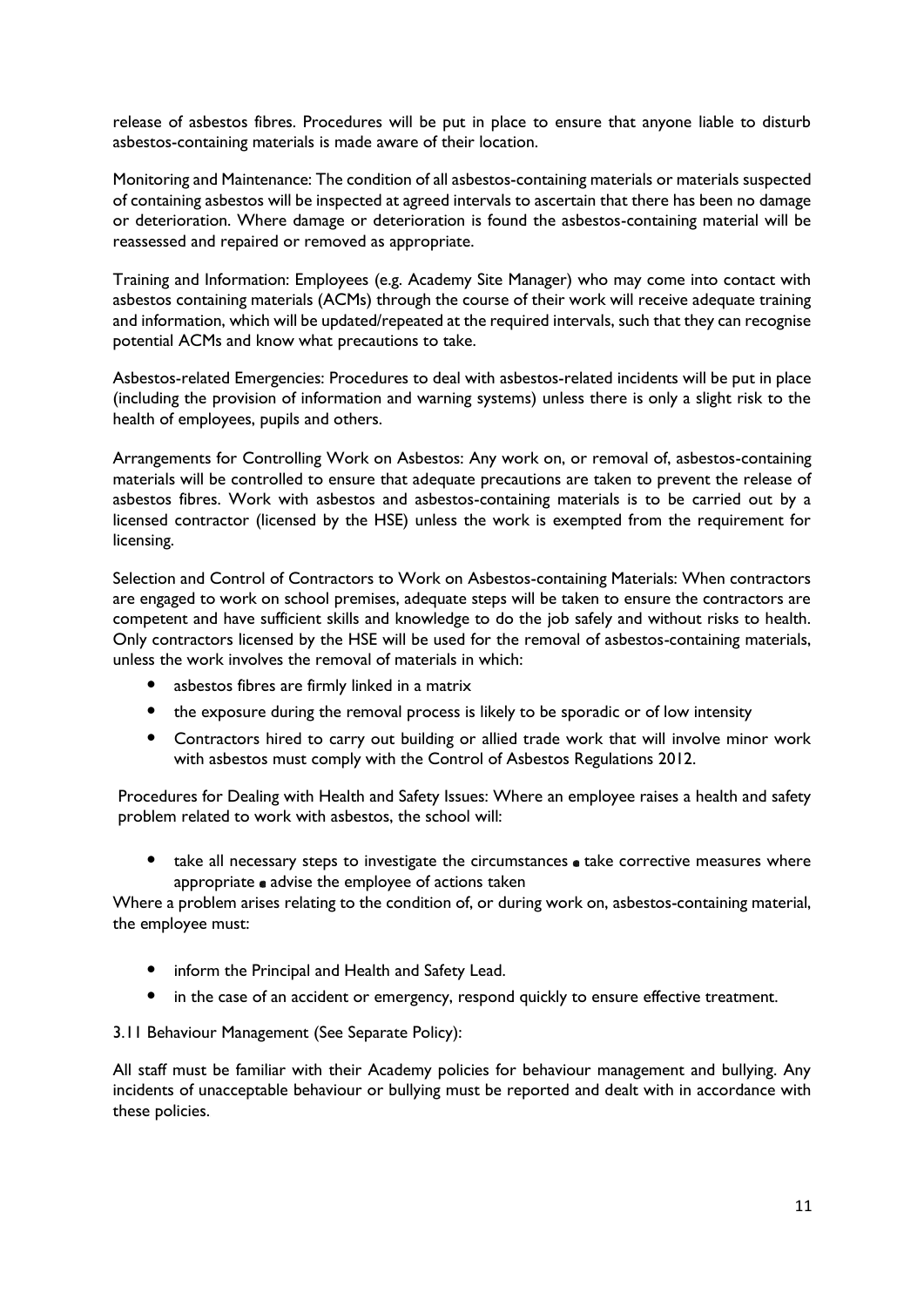#### 3.12 Cleaning and Maintenance:

The Academy Site Managers are responsible for ensuring the safe, routine maintenance and cleaning of the Academy premises and grounds.

### 3.13 Contractors:

Contractors should be made aware of the Trust Health and Safety Policy and safeguarding procedures and their obligations under it before commencing any work on site.

Academy staff must be aware of this policy and report any concerns regarding contractors' activities to the Principal or Health and Safety Lead immediately.

### 3.14 Curriculum Safety:

Vice/Assistant Principals are responsible for ensuring that risk assessments are in place for all curriculum activities where there is a potential risk to staff and students.

The risk assessments must be made known to all teaching and support staff and reviewed regularly.

The school will act in accordance with the school's COSHH Policy at all times.

### 3.16 Hazardous Materials:

- The Academies will only purchase hazardous materials from a reputable source, making sure that the relevant material safety data sheet (MSDS) is provided by the retailer on delivery. The Academies will only order supplies of hazardous materials when existing stocks are no longer adequate, and in quantities that are no larger than necessary. No chemicals or other hazardous materials will be used without the permission of the headteacher.
- The health and safety lead is responsible for ensuring all products that may be hazardous to health are risk assessed before being used, taking into account the advice on the relevant MSDS or Hazcard – the latter is provided from CLEAPPS, recognised by Ofsted and HSE as a definitive basis for undertaking practical work safely.
- The site manager, in liaison with the health and safety lead, will ensure that the relevant control measures and appropriate guidelines are put in place to manage the risks identified in risk assessments. Control measures will be checked and reviewed by the site manager on a termly basis to ensure continued effectiveness, even when they are known to be reliable.
- All equipment, materials and chemicals will be held in appropriate containers and areas conforming to health and safety regulations. Hazardous substances will be labelled with the correct hazard sign and contents label. Storage life will be considered by DLS /Head of School. All COSHH and ionising radiations regulations will be adhered to.
- Low-toxic products, such as corrective fluid and aerosol paints, will be stored securely and only used under supervision in a well-ventilated area. Dust and fumes will be safely controlled by local exhaust ventilation equipment.
- No staff member or pupil should ever be put at risk through exposure to any hazardous substance used in our practical curriculum. No potentially hazardous materials will be used in lessons without the approval of the health and safety officer. The health and safety lead will ensure staff are appropriately trained to use hazardous materials.
- Where a substance has a workplace exposure limit, control measures will ensure that exposure is below the limit.
- The site manager will keep an up-to-date inventory of all the hazardous chemicals and materials held at the school. A termly audit of hazardous materials will be undertaken by the site manager with routine surveillance to ensure that they remain safe to store. Unwanted or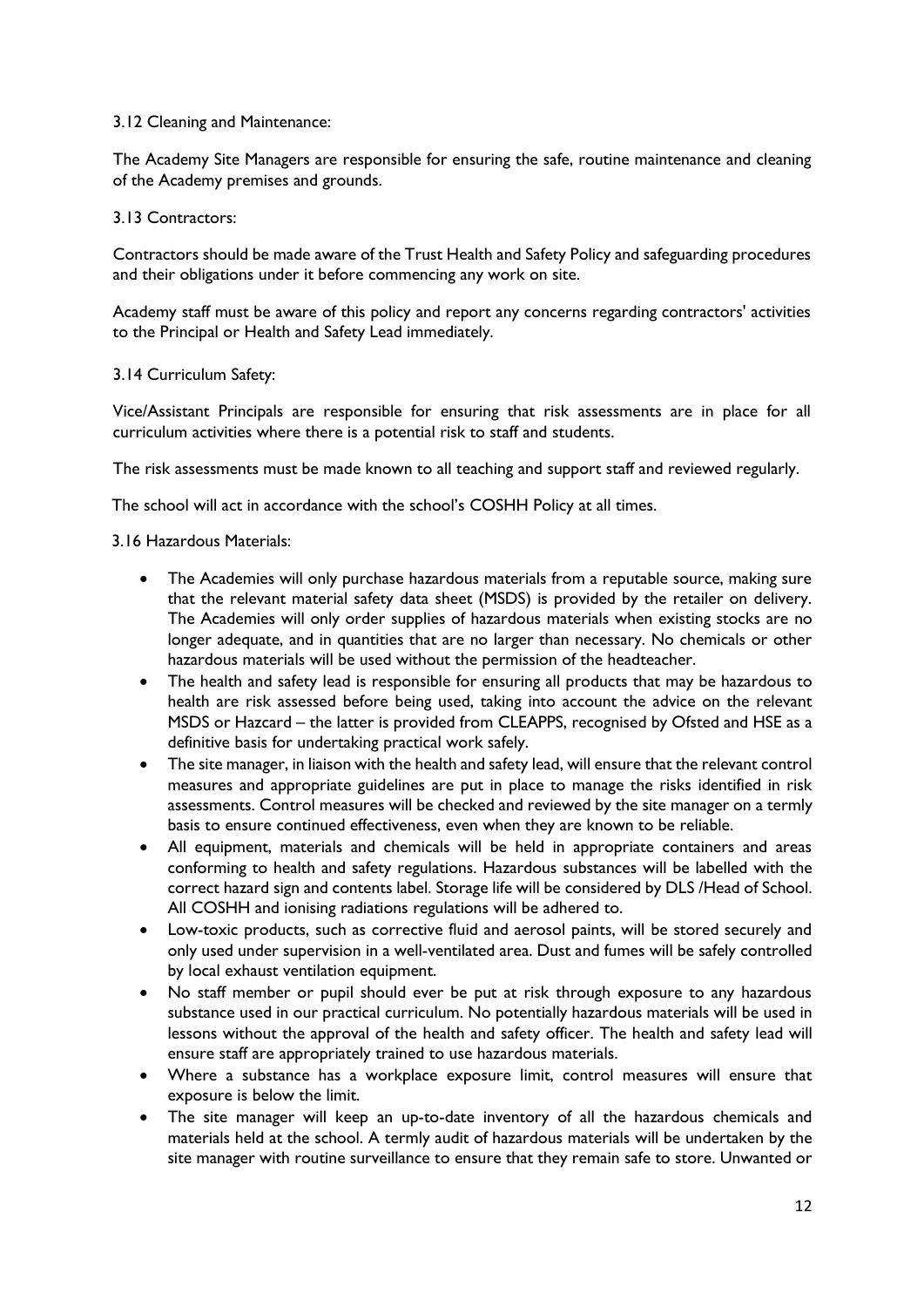surplus chemicals and materials, including those that have become unsafe, will be disposed of by a registered waste carrier, in accordance with school procedures.

• Guidance from CLEAPSS, AfPE, DATA and other lead bodies should be adopted as appropriate.

### 3.17 Infection Control:

The Trust actively prevents the spread of infection through the following measures:

- Routine immunisation
- Maintaining high standards of personal hygiene and practice
- Maintaining a clean environment

The Academies employs good hygiene practices in the following ways:

- Displaying posters throughout the school, encouraging all pupils, staff members and visitors to wash their hands after using the toilet, before eating or handling food, after touching animals, and following any other actions that increase the risk of the spread of infection, such as coughing or sneezing
- Ensuring there is sufficient liquid soap, warm water and paper towels available for everyone to wash their hands throughout the school
- Employing cleaners to carry out thorough and frequent cleaning that follows national guidance
- Providing PPE where necessary
- Immediately cleaning any spillages of bodily fluids with a combination of detergent and disinfectant, and always wearing PPE. Mops will not be used to clean up body fluid spillages; instead, paper towels will be used and discarded properly, following the procedures for clinical waste
- Washing all laundry in a separate dedicated facility and washing any soiled linens separately
- Hygienically bagging any pupils' soiled clothing to go home and never rinsing it by hand
- Storing all clinical waste in clinical waste bags and in a secure, dedicated area, before it is removed by a registered waste contractor
- Providing a secure sharps bin, out of reach of pupils, for the disposal of sharps
- Discouraging pupils, staff members and visitors from touching any stray animals that may come onto the school premises

Staff and pupils displaying signs of infection, such as rashes, vomiting, diarrhoea, etc., will be sent home and recommended to see a doctor. All cuts and abrasions will be covered with waterproof dressings.

All staff are subject to a full occupational health check before starting employment at the school.

The Academies keep up-to-date with national and local immunisation scheduling and advice. All pupils' immunisation status is checked at school entry and at the time of any vaccination. The school encourages parents to have their children immunised.

The school will ensure that arrangements are in place to minimise any pupil health risks, e.g. flu, by ensuring hygiene standards are maintained and pupils and staff are not permitted in school if they are unwell.

Further information concerning our policies and procedures addressing infection control can be found in our Infection Control Policy.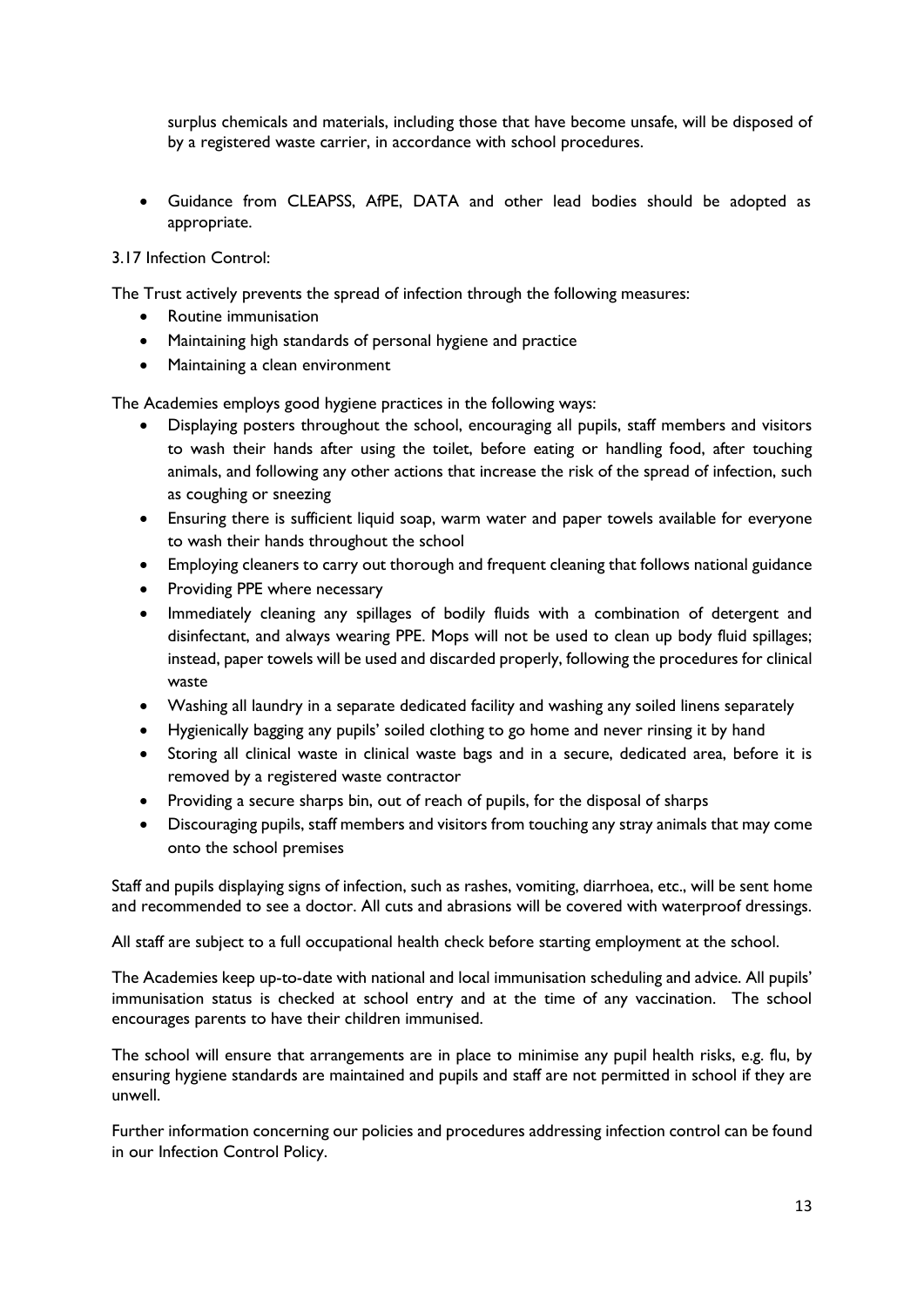# 3.18 Display Screen Equipment (DSE):

All reasonable steps will be taken by the Trust to secure the health and safety of employees and pupils who work with display screen equipment.

To achieve this objective the individual Academies will:

- identify those employees who are users as defined by the regulations, see below.  $\sim$
- carry out an assessment of each user's workstation.
- implement necessary measures to remedy any risks found as a result of the assessment.
- provide adequate information and training to persons working with display screen equipment.
- $\bullet$ endeavour to incorporate changes of task within the working day, to prevent intensive periods of on-screen activity.
- review software to ensure that it is suitable for the task and is not unnecessarily complicated.
- arrange for the provision of free eye tests when requested, at regular intervals thereafter and  $\bullet$ where a visual problem is experienced.
- arrange for the supply of, at subsidised cost, any corrective appliances (glasses or contact  $\blacksquare$ lenses) where these are required specifically for working with display screen equipment.
- advise existing employees, and all persons applying for work with display screen equipment, of the risks to health and how these are to be avoided.
- investigate any discomfort or ill-health believed to be associated with the use of display screen  $\bullet$ equipment and take appropriate remedial action.
- make special arrangements for individuals with medical conditions that could be adversely affected by working with display screen equipment.

This procedure is aimed at those who regularly use DSE:

- a) as the main part of their employment and
- b) for more than  $2 \frac{1}{2}$  hours per day

Employees must:

- comply with the instructions and training given regarding safe workstation set-up and use, including the need for regular changes of activity or breaks and the use of the equipment provided.
- inform the Health and Safety Lead any disability or medical condition which may affect their ability to work using display screen equipment or be affected by working with DSE (this information will be treated confidentially).
- report to the Health and Safety Lead any discomfort or health concern believed to be associated with the use of DSE (this information will be treated confidentially).

Eye tests: Under the DSE regulations staff identified as DSE users are entitled to an eyesight test, every 2 years by a qualified optician (and corrective glasses if required specifically by the Optician for DSE use).

3.19 Electrical Equipment:

All reasonable steps will be taken to secure the health and safety of employees, pupils and others who use, operate or maintain electrical equipment.

To ensure this objective the Trust will: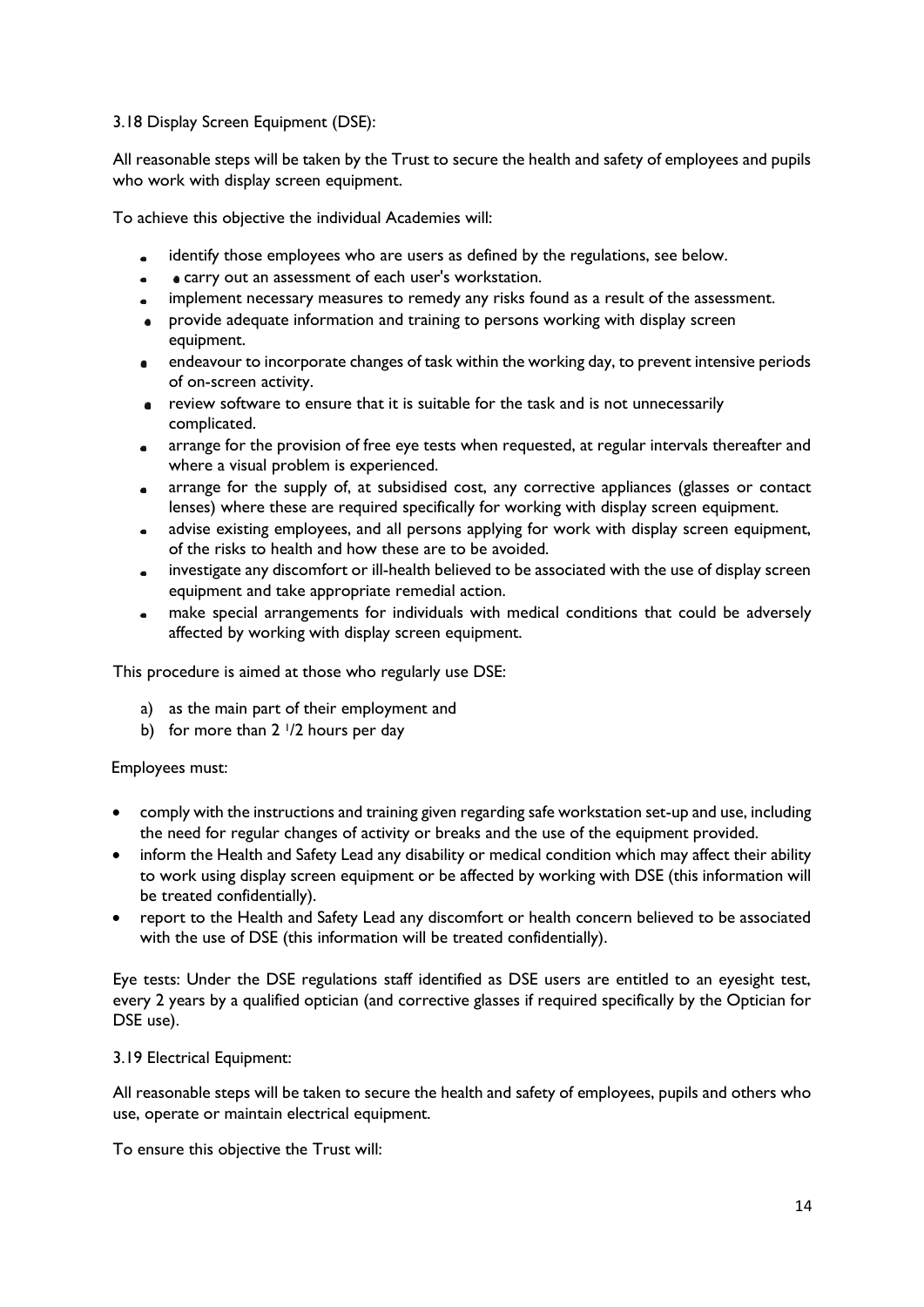- a) ensure electrical installations and equipment are installed in accordance with IEE Wiring Regulations.
- b) maintain the fixed wiring installation in a safe condition by carrying out routine and statutory safety tests.
- c) inspect and test portable equipment as often as required to ensure safety.
- d) inspect and test second-hand electrical equipment lent to, or borrowed by, the school.
- e) require hirers of school premises to ensure electrical appliances brought onto school premises have a current (less than 12 months) test certificate.
- f) promote and implement a safe system of work for maintenance, inspection and testing.
- g) forbid live working unless absolutely necessary, in which case a permit must be issued.
- h) ensure employees and contractors who carry out electrical work are competent to do so
- i) maintain detailed records.

Employees must:

- visually check electrical equipment for damage before use.
- report any defects found immediately to the Health and Safety Lead, Site Manager or Business Manager. However, if there is any doubt whether the equipment is safe then it should be labelled 'out of use' and withdrawn until it has been tested and declared fit for use by a qualified person
- not use defective electrical equipment.
- not carry out any repair to any electrical item unless qualified to do so.
- switch off non-essential equipment from the mains when left unattended for long periods.
- not bring any electrical item onto school premises until it has been tested and a record of such a test has been included in the appropriate record.
- not leave electric cables in such a position that they will cause a tripping hazard or be subject to mechanical damage.
- never run extension leads under carpets or through doorways.
- not daisy-chain extension leads to make a longer one.
- not use adapter sockets devices that plug into mains sockets to increase the number of outlets.

3.20 Education Visits and Journeys (See separate Policy):

The Principal and the Educational Visit Co-ordinator (EVC) are responsible for ensuring that all Academy off-site trips are managed in accordance with the individual Academy policy for Educational Visits and Journeys. All staff must be familiar with this policy.

3.21 Fire Evacuation Procedure (See separate Academy Fire Procedures):

Fire Drills are held every term in accordance with the procedure below. All staff, students, visitors and contractors must participate in the fire drill and follow the correct procedures.

Fire Precautions: The Academy Site Managers are responsible for:

- The formal maintenance and regular testing of the fire alarm and emergency lighting.
- The maintenance and inspection of the firefighting equipment.
- The maintenance of exit/escape routes and signage.
- Supervision of contractors undertaking hot work.

All staff must be familiar with the Academy Fire safety risk assessment, the Academy Emergency Plan and Evacuation Procedures.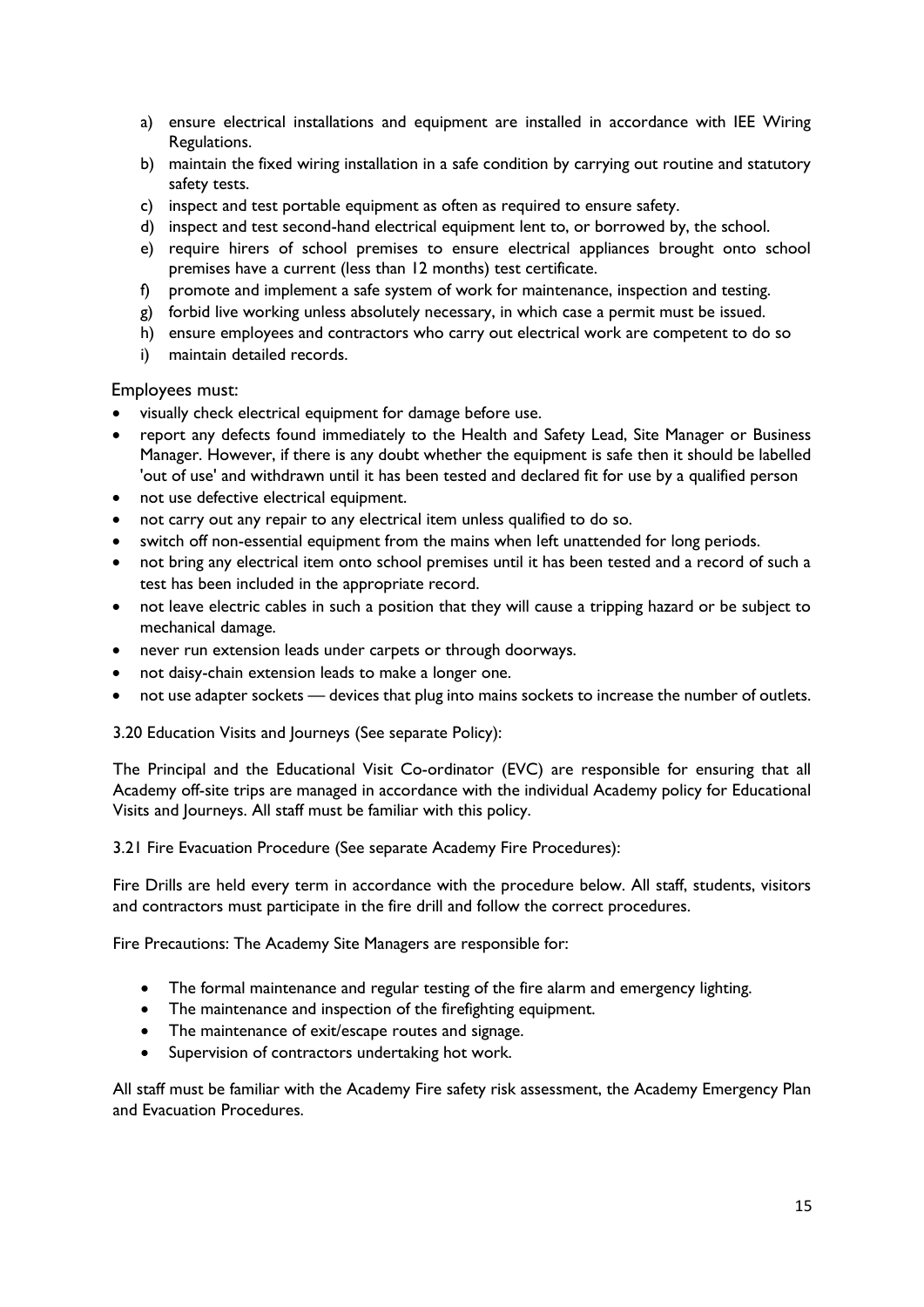First aid and supporting students' medical needs (See Separate Policy): Each Academy has completed a first aid risk assessment to ensure ample provision of trained personnel and First Aid supplies. There is a separate policy for students' medical needs.

#### 3.22 Inclusion:

The Principals/Executive Principals are responsible for ensuring that there are adequate facilities and staff to ensure the health, safety and welfare of any student with physical disabilities.

All teaching and support staff must be given any information about a student's needs and receive such training as is necessary for them to be able to support the student's learning, social and personal needs.

The Vice/Assistant Principals must ensure that all risk assessments for curriculum activities are adapted as necessary to ensure the safety of any student with physical disabilities. No student should be excluded from an activity on the grounds of health and safety unless this is absolutely unavoidable.

Where it is considered essential to exclude a student from all or part of an activity this exclusion must be authorised by the Principal.

3.23 Legionnaires Disease:

All reasonable steps will be taken to identify potential legionellosis hazards and to prevent or minimise the risk of exposure.

Each Academy will:

- Carry out a Legionellosis Risk Assessment for each school
- Prepare a written scheme/plan for preventing or controlling the risk of Legionella
- Implement and manage the scheme/plan
- Keep records for a minimum of 5 years.

The day to day responsibility for monitoring and ensuring that the systems are being correctly operated, will be allocated to a site operative within each Academy.

At risk systems include the hot and cold-water storage and distribution system.

3.24 Lone Working (See separate policy):

Lone workers can be defined as anyone who works by themselves without close or direct supervision.

3.25 Maintenance and repair of equipment:

The detailed arrangements for the maintenance and inspection of equipment are described in the site maintenance procedures under the control of the Senior Site Manager.

All faulty equipment must be taken out of used and reported to the Senior Site Manager. Staff must not attempt to repair equipment themselves.

3.26 Minibuses:

Health and safety policy and procedures concerning school minibuses are contained in the school's Minibus Policy. The health and safety lead is responsible for arranging the annual maintenance of the minibus, including MOTs and road tax.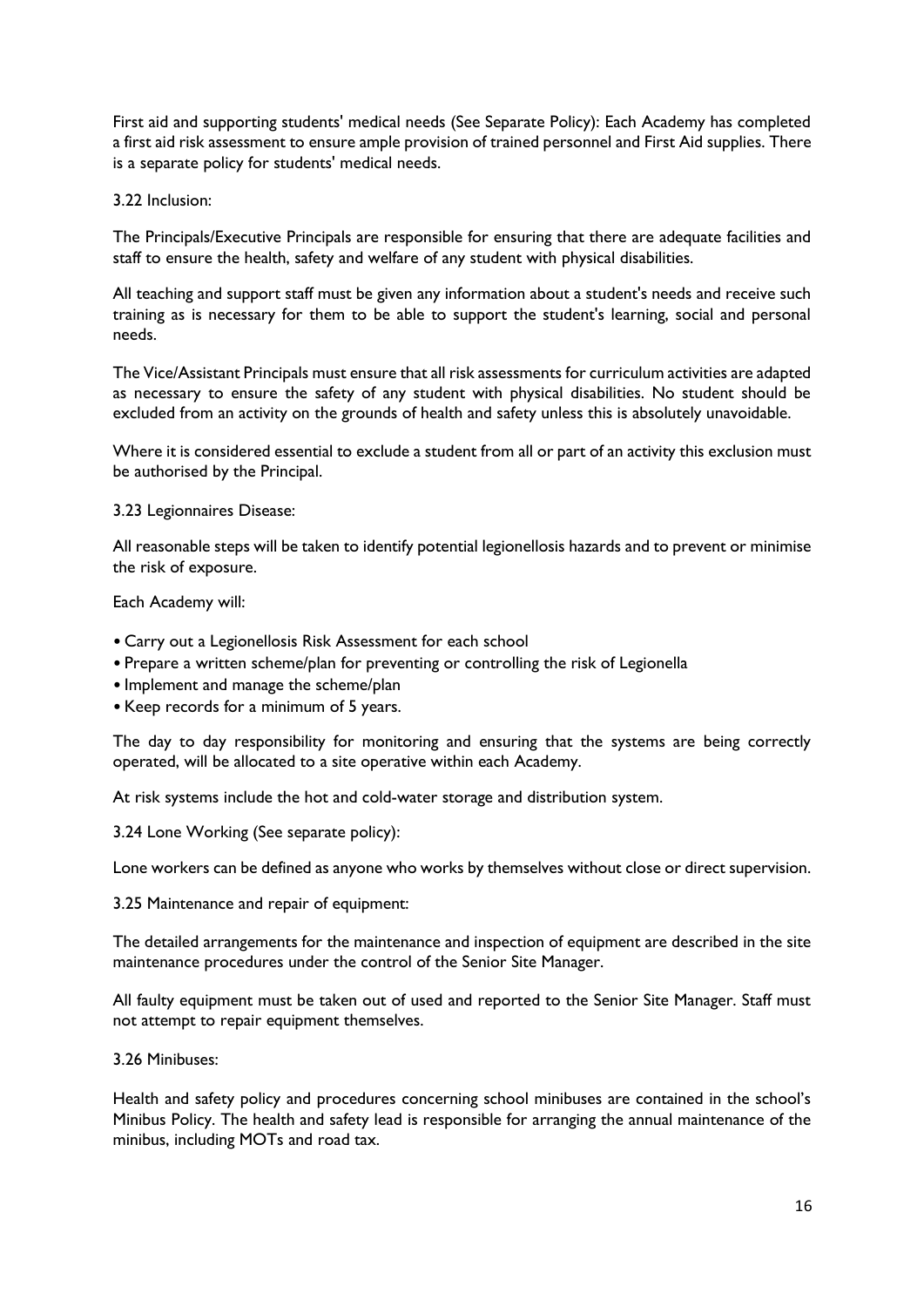The driver will have a current licence, be aged 25 years or over and hold a full licence in Group D or passenger carrying vehicles

If passengers are paying a charge, the minibus permit will be clearly displayed in the vehicle.

Internal damage to the minibus is the responsibility of the individual or organisation using the minibus. The school will decide who is responsible for covering the cost of any repairs.

The minibus will carry strictly one person per seat and seat belts will be worn at all times.

Fines accrued will be paid by the driver at the time the offence was committed.

Starting and closing mileage, along with any potential risks or defects identified, will be reported upon return to the school.

3.27 Manual Handling (See separate policy):

The Trust will ensure that any significant manual handling tasks are risk assessed and these tasks eliminated where possible.

No member of staff should attempt to lift or move any heavy furniture or equipment themselves but must ask the Site Manager for assistance.

Students are not allowed to move or lift any heavy or unwieldy furniture or equipment. Support staff who assist students with physical disabilities must be trained in the safe use of lifting equipment and handling techniques.

3.28 Personal Protective Equipment (PPE):

The need for PPE has been identified in Risk Assessments. It is the Principal's responsibility to ensure adequate supplies of PPE.

Where the need for PPE has been identified it must be worn by any staff member or student who might be at risk of injury or harm to health.

Any staff member or student who refuses to use the PPE will be subject to disciplinary action.

PPE must be kept clean and stored in designated areas. Staff must report any lost or damaged PPE to their line manager.

3.29 Working at Heights:

Policy and procedures concerning employees working at heights are addressed in the Working at Heights Policy. Staff members are required to sign statements confirming that they have received, read and understood the policy, prior to being allowed to work at heights.

#### 3.30 Risk Assessment:

Risk assessment is a systematic examination of what within each school can cause harm to people and it helps determine whether enough is being done, or further actions are required to reduce the likelihood of injury or ill health.

To control risks and to plan and prioritise the implementation of the identified control measures.

We will ensure that: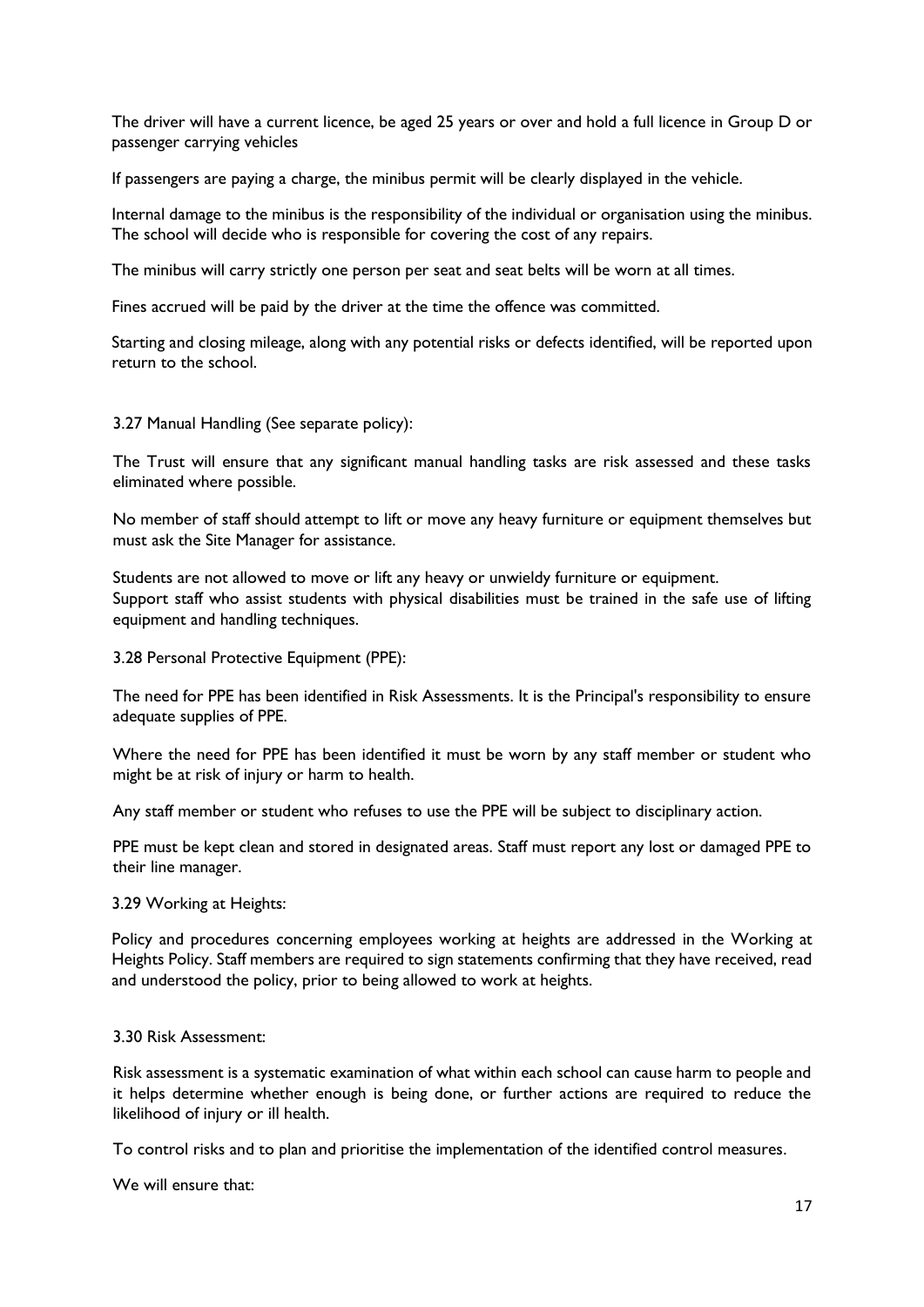- assessments are carried out and records are kept.
- control measures introduced as a result of assessments are implemented and followed
- employees are informed of the relevant results and provided with necessary training
- any injuries or incidents lead to a review of relevant assessments
- assessments are regularly monitored and reviewed
- suitable information, instruction and training will be provided to all persons involved in the risk assessment process.

We may be controlling risks in various ways, determining the effectiveness of those controls is part of our risk assessment process.

It is the responsibility of the Principal in each Academy to ensure risk assessments are conducted; in practice, the actual assessment process will be delegated to Heads of Departments and Managers.

Generic/Model risk assessments are acceptable so long as the assessor:

- satisfy themselves that the 'model' risk assessment is appropriate to their work; and  $\bullet$
- Adapts the model to their own actual work situations.

When completing risk assessments, it is necessary to refer to the relevant subject guides:

#### Design & Technology

CLEAPSS Risk assessments in technology http://www.cleapss.org.uk/ BS 4 1 63:2014 Health and Safety for Design and Technology in Schools and Similar Establishments Design and Technology Association https://www.data.org.uk/

Science CLEAPSS http://www.cleapss.org.uk/ CLEAPSS School Science Service Laboratory Handbook CLEAPSS Hazards

Food Science CLEAPSS Food Technology http://www.cleapss.org.uk/

Art

National Society for Education in Art & Design (NSEAD) http://www.nsead.org/hsg/index.aspx

Physical Education Safe Practice in Physical Education and School Sport' afPE http://www.afpe.org.uk/

Offsite visits Health and Safety of Pupils on Educational Visits. DfE Outdoor Education Advisers Panel. http://www.oeap.info/

General guidance SLA support from Worcester County Council Educational Trip Advisor

3.31 Safeguarding (See Separate Policy)

The Trust fully recognises its moral and statutory responsibilities for safeguarding and promoting the welfare of children.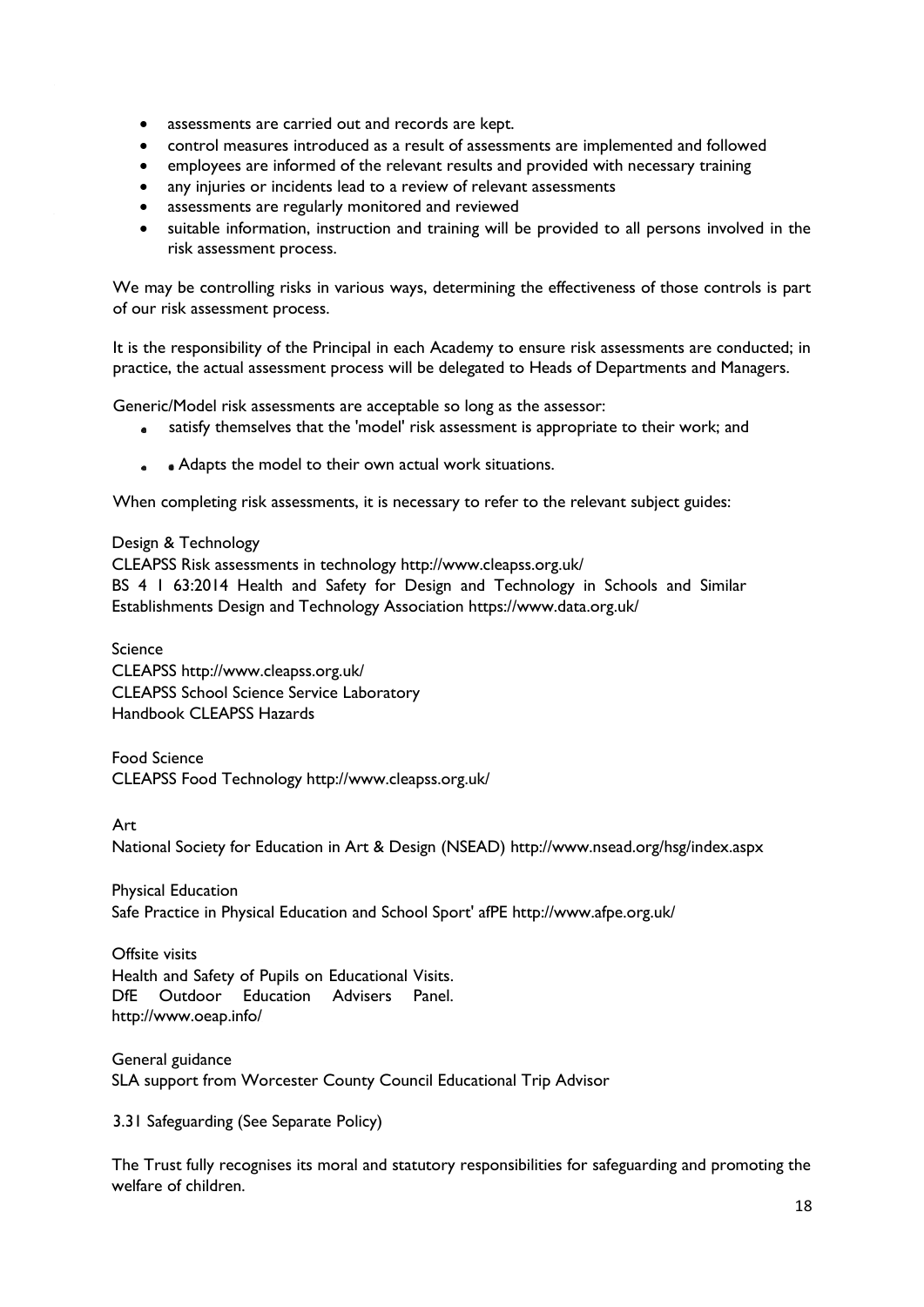#### 3.32 Security:

Where CCTV systems are installed they will be used to monitor incidents and also as evidence when investigating reports of poor or dangerous behaviour and of alleged criminal offences e.g. theft or assault.

Cash is kept in a safe and monies are banked regularly. Counting of accumulated cash must occur at an appropriate location on Trust premises. Site staff are responsible for carrying monies to and from the bank. Staff should not put themselves at risk in the event of an attempted robbery and should hand over the money to any would be assailant.

All staff are responsible for their own personal belongings and should not leave valuables unattended at any time. The Trust accepts no responsibility for items left unattended. In the event of a theft in The Trust, staff will be advised to report the incident to the police and will assist them in their investigations, i.e. with the use of CCTV recordings where it in place.

It is the responsibility of the staff to take appropriate measures to maintain the security of any Trust equipment being used, if equipment is found to be missing or believed stolen it is important that this is reported immediately to the Principal. When using portable and desirable equipment such as laptop computers staff will be required to follow careful procedures to ensure their security.

#### 3.33 Severe weather conditions:

In the event of severe weather conditions, it is the responsibility of the Principal to make a decision on closure on grounds of health and safety. In the event of a decision to close on these grounds, the Chair of Governors will be informed.

#### 3.34 Smoking:

The Board and Principal have adopted a no smoking or vaping policy throughout Trust premises.

All Trust staff and parents will be informed, and signs will be on display at main entrances to Trust buildings in accordance with the Health Act 2005.

# 3.35 Staff training and development:

The Principal is responsible for annually assessing the health and safety training needs of all staff and for arranging any identified training.

Safety induction must be given to all new employees on the first day of employment. This induction should take the form of a checklist and new staff should be clearly informed of The Trust's Health and Safety provisions e.g. action to be taken in the event of a fire, fire exits and knowledge of first aid arrangements.

Training must also be given to all key staff and staff with special responsibilities, such as the Site Manager, First Aid staff and staff taking students on trips.

The Academy will keep a record of all staff who have been trained and the expiry dates of any certificates.

# 3.36 Stress Management

The Health and Safety Executive define stress as "the adverse reaction people have to excessive pressure or other types of demand placed on them". This makes an important distinction between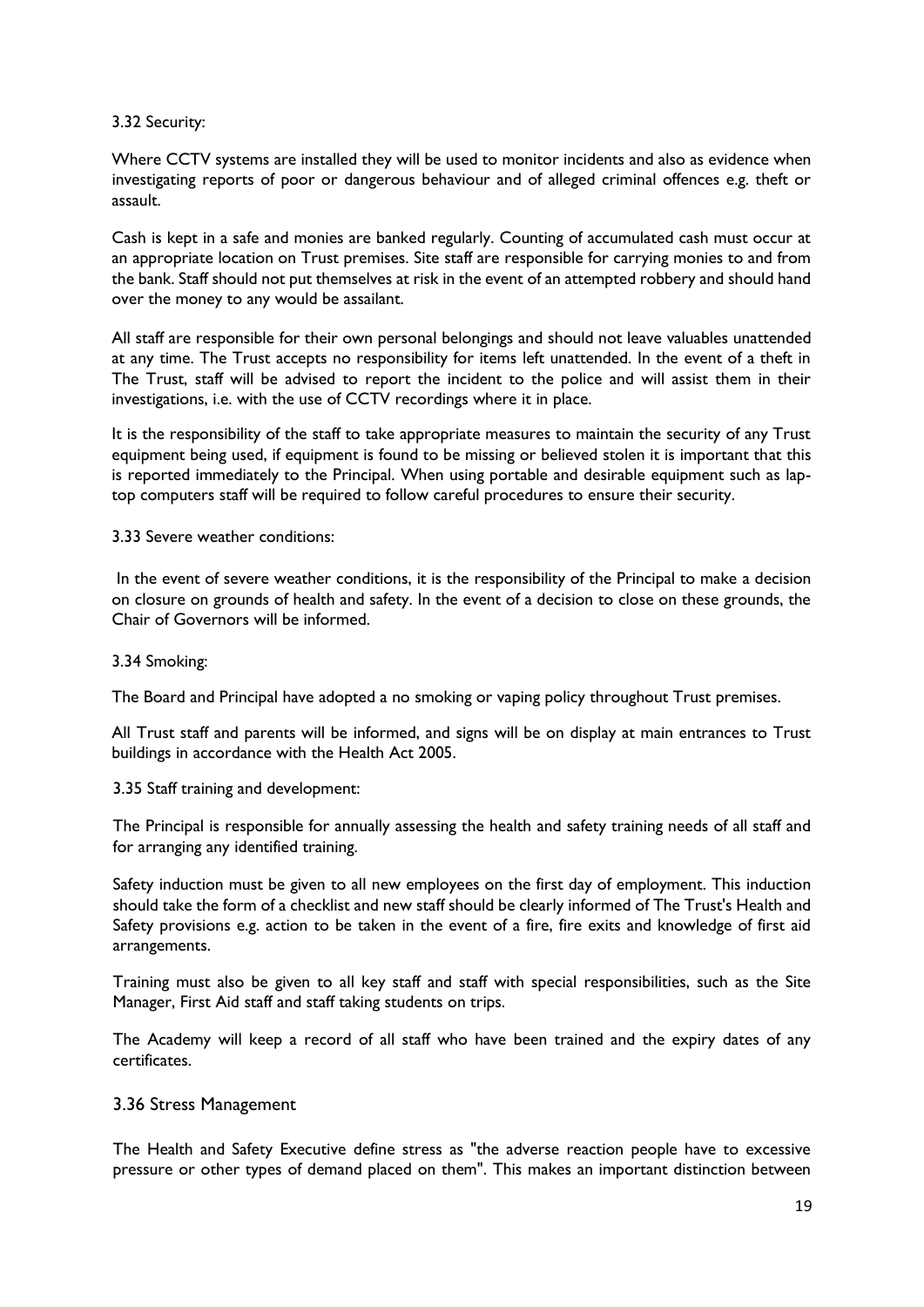pressure, which can be a positive state if managed correctly, and stress which can be detrimental to health.

Symptoms of stress include problems sleeping; dietary problem; mood swings; lethargy; inability to concentrate; fatigue; emotionalism; chest pains; palpitations; sweating and racing heart, if you suffer from these symptoms, you are advised to consult your GP without delay.

Stress at work can come about for a variety of reasons. It may be excessive workload, unreasonable expectations, or overly-demanding work colleagues. The Academy will endeavour to ensure a pleasant working environment and that employees are as free from stress as possible.

#### We will:

work to identify all workplace stressors and conduct risk assessments to eliminate stress or control the risks from stress

- regularly review risk assessments
- consult with employees on issues relating to the prevention of work-related stress

provide access to confidential counselling for employees affected by stress caused either by work or external factors

provide training for all managers and supervisory staff in good management practices

Employees who experience unreasonable stress which they think may be caused by work should raise their concerns with their Line Manager who will deal with the issue promptly and in the strictest confidence and make all reasonable efforts to reduce work related stress.

Following action to reduce the risks, they shall be reassessed. If the risks remain unsustainable by the employee concerned, efforts shall be made to reassign that person to other work for which the risks are assessed as tolerable.

On return to work for any period of stress-related illness, The Trust will take account of medical advice and the needs of The Trust when determining which duties are most appropriate.

Where appropriate a risk assessment of stress in the workplace will be carried out under the Management of Health and Safety at Work Regulations 1999.

If you consider you may be suffering from stress for reasons connected with your workload, you should approach your Line Manager in the first instance who will deal with the issue promptly and in the strictest confidence and make all reasonable efforts to reduce work related stress. Formal stress counselling may be arranged where appropriate.

#### 3.37 Transport (See separate Minibus Policy)

The Transport Manager/Site Transport Coordinator is responsible for arranging the annual maintenance and MOT of the minibus/es. It is also their responsibility to ensure that the minibuses are checked weekly, are clean and in good condition at all times.

#### 3.38 Visitors

Under the provisions of the Health & Safety at Work Act 1974, The Trust has a duty of care to all its visitors.

There are seven categories of visitors to Trust: